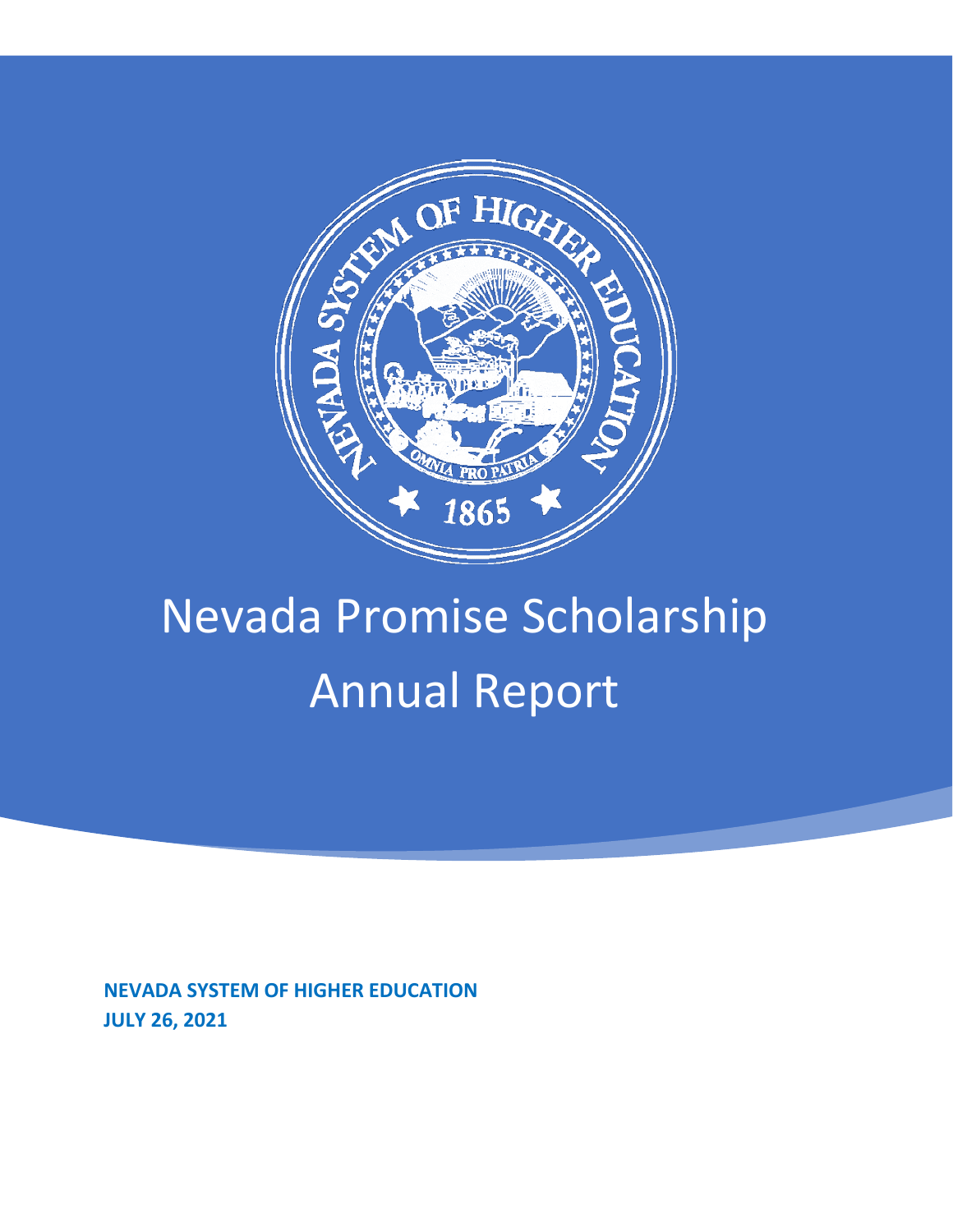# **The Nevada System of Higher Education**

# **Board of Regents**

Mrs. Cathy McAdoo, Chair

Dr. Patrick R. Carter, Vice Chair

Mr. Joseph C. Arrascada

Mr. Byron Brooks

Mrs. Carol Del Carlo

Dr Jason Geddes

Mr. John T. Moran

Dr. Lois Tarkanian

Mr. Patrick J. Boylan Ms. Amy J. Carvalho Dr. Mark W. Doubrava Mr. Donald Sylvantee McMichael Sr. Ms. Laura E. Perkins

Ms. Keri Nikolajewski, Interim Chief of Staff

# **Officers of the Nevada System of Higher Education**

Dr. Melody Rose, Chancellor

Dr. Keith Whitfield, President *University of Nevada, Las Vegas*  Ms. Vickie Rutledge Shields, President *Nevada State College*  Ms. Joyce M. Helens, President *Great Basin College*  Dr. Vincent R. Solis, President *Western Nevada College* Mr. Brian Sandoval, President *University of Nevada, Reno*  Dr. Federico Zaragoza, President *College of Southern Nevada*  Dr. Karin M. Hilgersom, President *Truckee Meadows Community College*  Dr. Kumud Acharya, President *Desert Research Institute*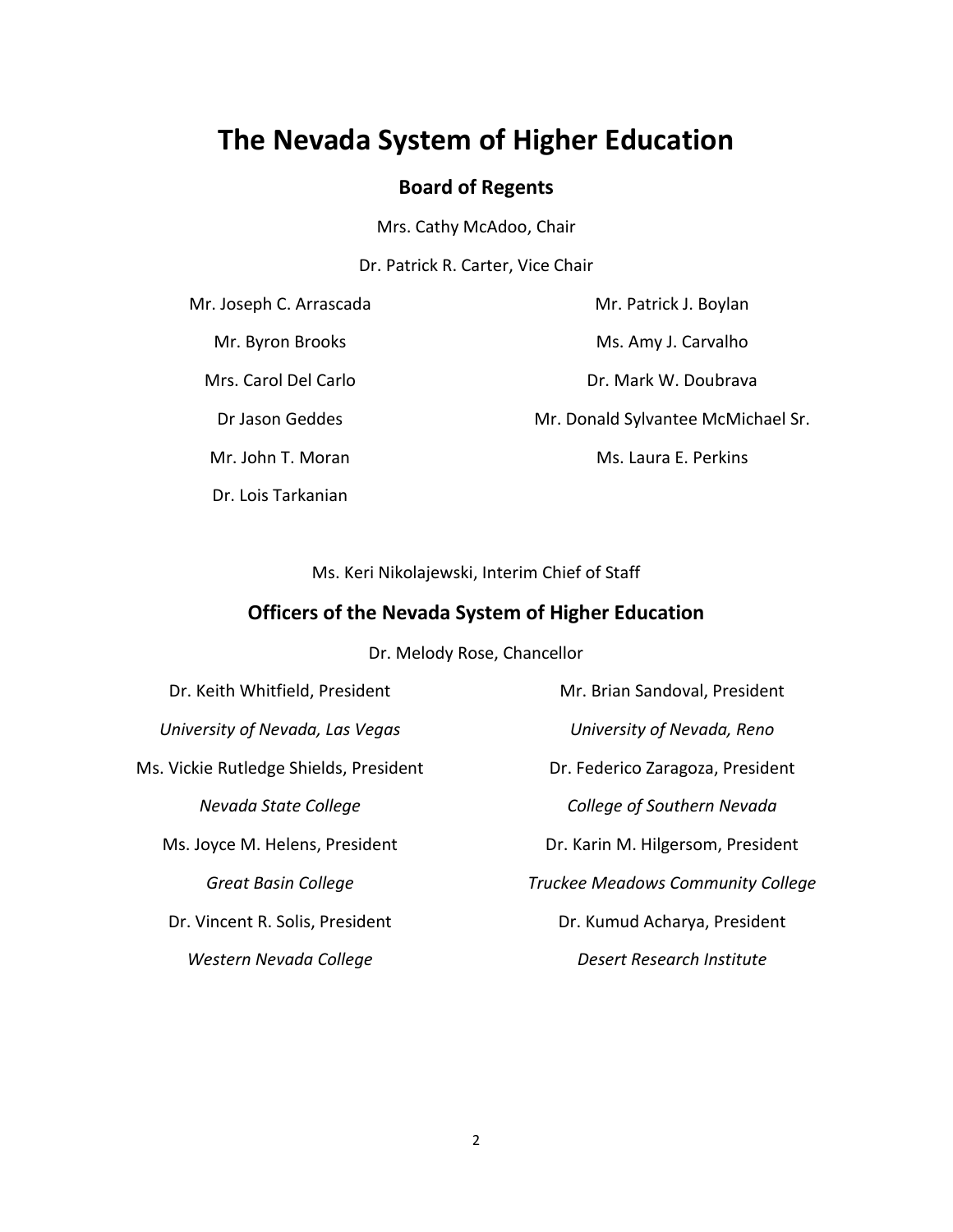# The Nevada Promise Scholarship Program

|  |  |  | <b>CONTENTS</b> |
|--|--|--|-----------------|
|  |  |  |                 |
|  |  |  |                 |

| BOARD OF REGENTS POLICY/NSHE PROCEDURES AND GUIDELINES MANUAL - NEVADA PROMISE SCHOLARSHIP |  |
|--------------------------------------------------------------------------------------------|--|
| SENATE BILL 347 (CHAPTER 542, STATUTES OF NEVADA 2021) - SELECTED SECTIONS 28              |  |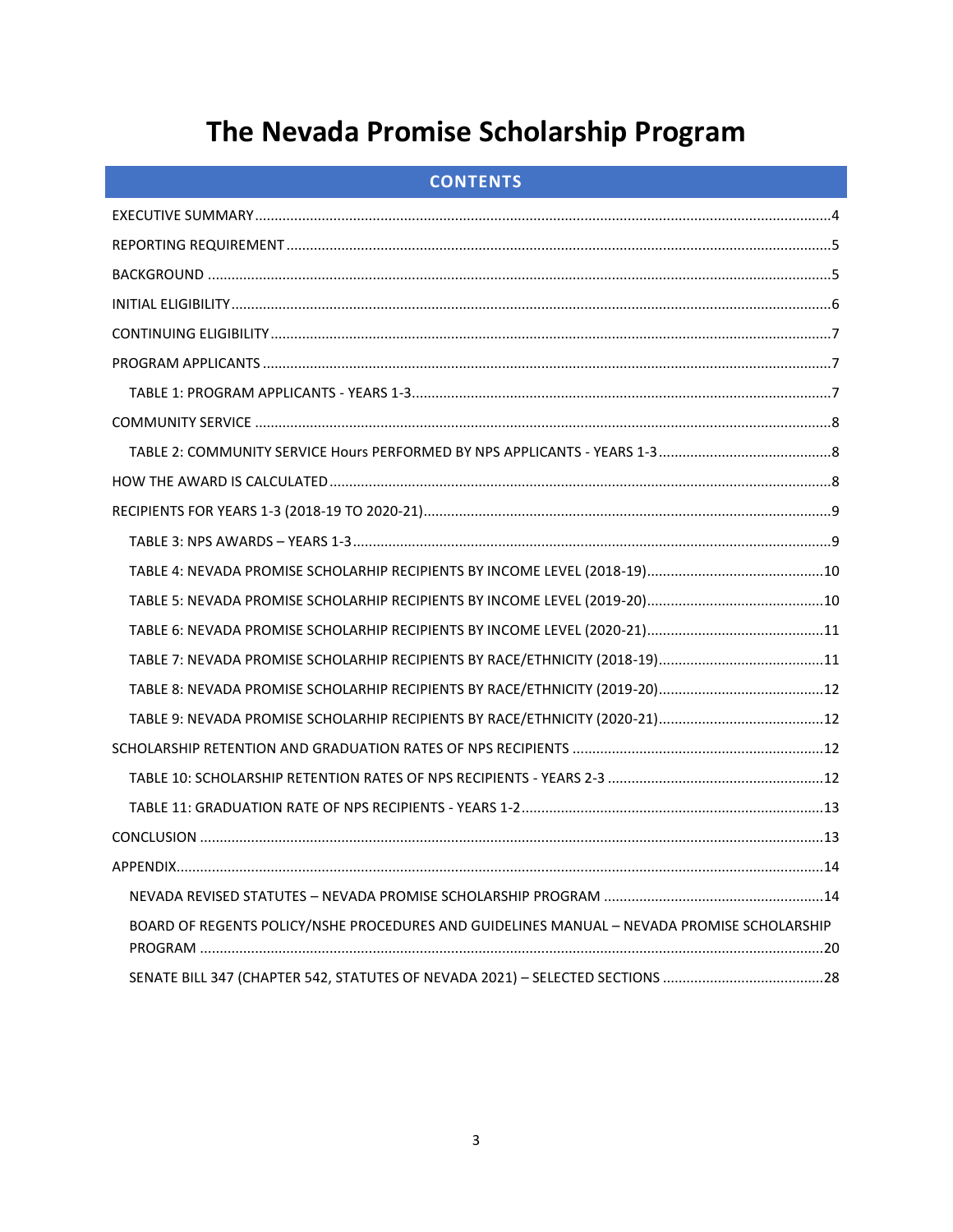## **EXECUTIVE SUMMARY**

<span id="page-3-0"></span>The Nevada Promise Scholarship (NPS) is a state-supported financial aid program established by the Nevada State Legislature for Nevada high school graduates to attend community college at a substantially reduced cost. As a last-dollar scholarship, the NPS covers up to three years of the base registration and certain other mandatory fees not covered by other state and federal aid received by the student. As of Fall 2020, there were 16 states in addition to Nevada providing "Promise" programs: Arkansas, California, Delaware, Hawaii, Indiana, Kentucky, Maryland, Minnesota, Missouri, Montana, New York, Nevada, Oklahoma, Oregon, Rhode Island, Tennessee, and Washington.

The NPS program is modeled after other state-funded "Promise" programs, such as the Tennessee Promise, although these programs vary state by state in their requirements and funding models. Its premise is similar to other programs in that the NPS operates on a last-dollar model, funding only the remainder of base registration and certain other mandatory fees after other forms of gift aid (state and federal financial aid) are applied. Similar to other Promise programs, students must meet additional eligibility requirements. For NPS this includes enrollment in 12 credits each fall and spring semester immediately following high school graduation, completion of community service hours, and meetings with a community mentor.

Over the first three years of the program, a growing number of students received financial assistance from NPS, with 812 students receiving awards in Year One, 1130 students in Year Two, and 1395 in Year Three. Since NPS requires applicants to submit the Free Application for Federal Student Aid (FAFSA) if eligible to do so, income information is available for most recipients. Data reported by recipients on the FAFSA demonstrate that NPS awards skew toward middle- and higher-income students. For example, the median family income for dependent students who received an NPS award in Year Three was \$101,402. Each subsequent year has shown a diminishing percentage of low-income NPS recipients. Only 3.1 percent, 2.7 percent, and 2.3 percent of students reported a family income of less than \$50,000 per annum in Years One, Two, and Three, respectively. It is also notable that unlike general patterns seen in need-based aid, the distribution of NPS recipients by race and ethnicity does not consistently mirror that of the wider campus population. Whereas in Year One the distributions are similar, in Years Two and Three students who identify as part of a minority race or ethnicity are underrepresented compared to the overall student population at some participating institutions.

Finally, in terms of student success measures, data are not yet available to report graduation rates in common time increments such as 150% of degree time frame. Nevertheless, 21.9% of Fall 2018 first-time NPS recipients earned a degree or certificate as of Spring 2020. In addition, the Scholarship Retention Rate is 32.9% in Year Two and 41% in Year Three. This rate measures the percentage of NPS recipients who have not graduated with an Associate Degree or higher and continued to receive an NPS award from one year to the next.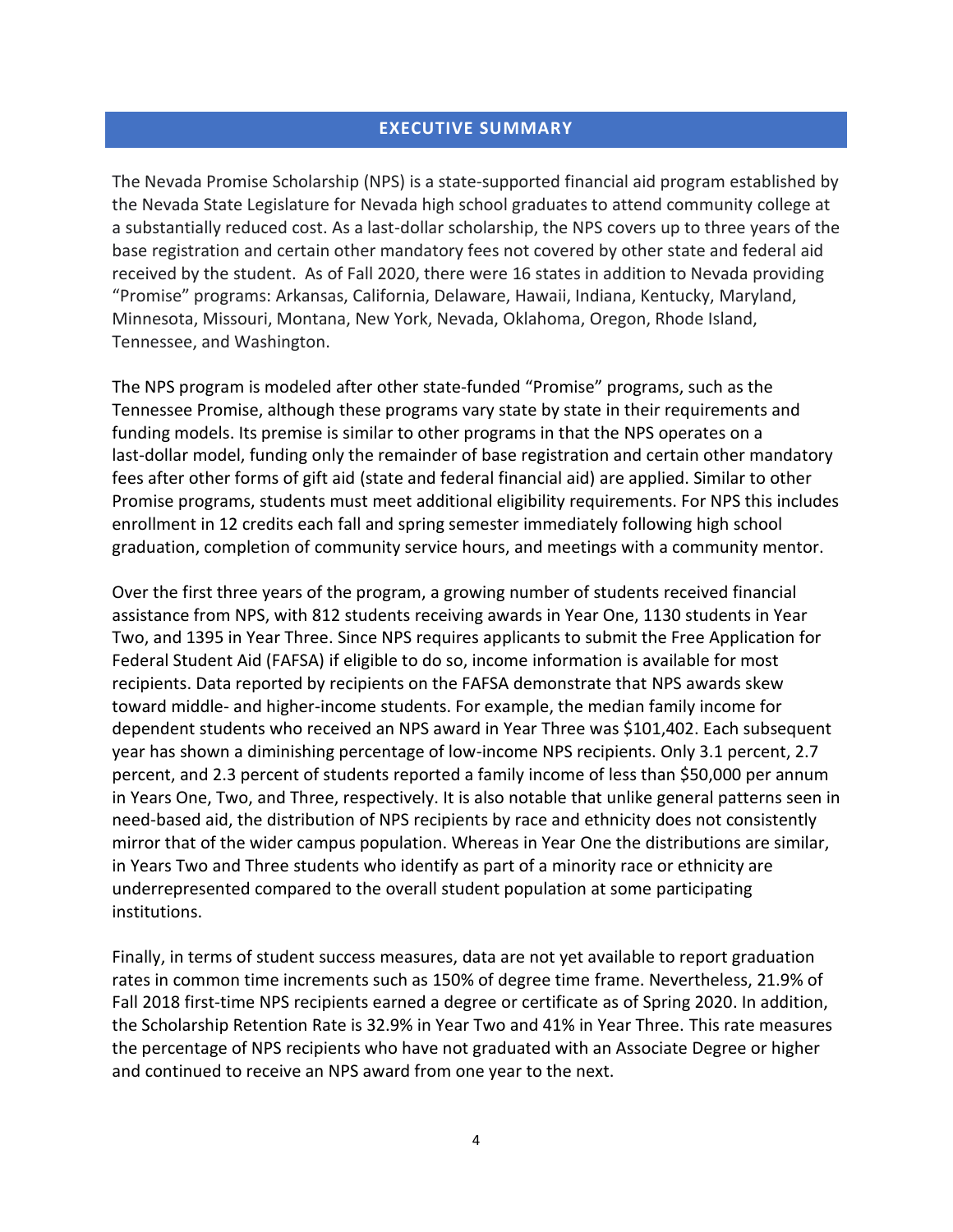# **REPORTING REQUIREMENT**

<span id="page-4-0"></span>This report is written to satisfy the reporting requirements outlined in *Nevada Revised Statutes*  396.9685. Accordingly, information is provided on the number of applicants in the program and community service hours completed. The remainder of the report focuses on metrics regarding recipients of awards, including the total cost associated with awards of NPS, cohort graduation rates for students who received a scholarship, and the scholarship retention rate as defined in NRS. Additional information on recipients has also been provided for context, namely income level and race/ethnicity. Henceforth, this report will be issued annually.

# **BACKGROUND**

<span id="page-4-1"></span>The Nevada Promise Scholarship (NPS) is a state-supported financial aid program created during the 2017 Session of the Nevada State Legislature pursuant to [Senate Bill 391](https://www.leg.state.nv.us/App/NELIS/REL/79th2017/Bill/5449/Overview) (Chapter 461, *Statutes of Nevada 2017*). The NPS provides funds to cover up to three years of registration and certain other mandatory fees to eligible students at a Nevada System of Higher Education (NSHE) community college after other forms of gift aid have been applied, including the state-supported Governor Guinn Millennium Scholarship and Silver State Opportunity Grant, and federal aid such as the Pell Grant. The NPS aims to ensure all Nevada graduating seniors, regardless of income or high school academic performance, can attend an NSHE community college with financial assistance. Program requirements are designed to reduce costs to the state by requiring applicants to complete the Free Application for Federal Student Aid (FAFSA) in order to leverage available federal aid. Participants must also meet with mentors, complete a certain number of community service hours, and attend informational meetings, including a campus orientation.

In 2019 the Nevada State Legislature approved [Senate Bill 350](https://www.leg.state.nv.us/App/NELIS/REL/80th2019/Bill/6633/Overview) (Chapter 218*, Statutes of Nevada 2019*), which transferred administration of the NPS program from NSHE's individual community colleges to the Board of Regents. This change helped establish state-wide consistency across institutions and provided the flexibility necessary to effectively implement the program. This bill also made several revisions to student eligibility requirements, including:

- Reducing the number of community service hours required from participants and revising when such community service must be completed;
- Combining the requirements to attend separate training and orientation meetings into a single meeting requirement;
- Removing the requirement for students to submit yearly renewal applications;
- Waiving the 12-credit requirement during a student's last semester prior to graduation; and
- Extending program eligibility to students prohibited by federal law from completing the FAFSA.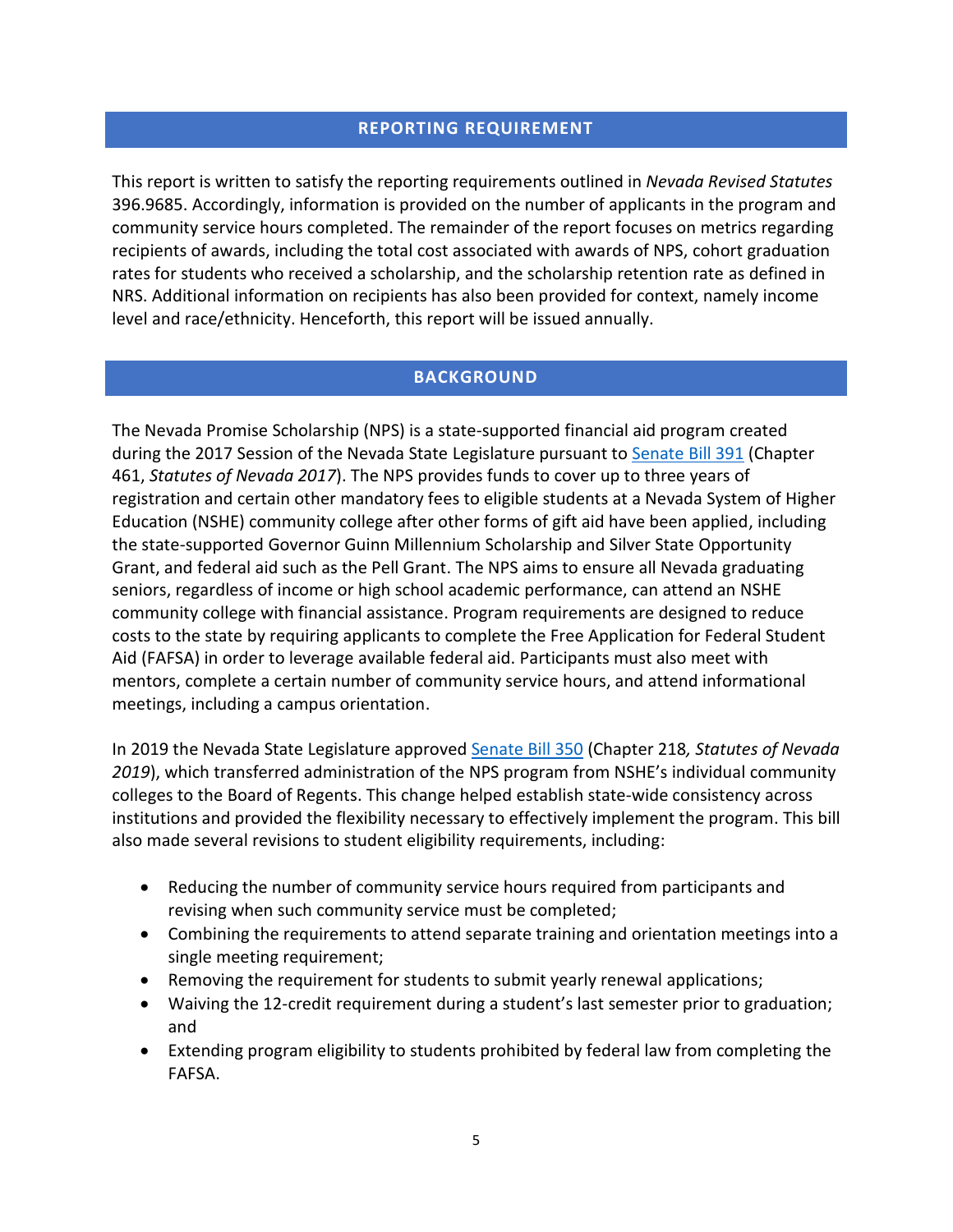Further, Senate Bill 350 created an awarding priority whereby students eligible to submit the FAFSA would be awarded first, while students prohibited by federal law from completing the FAFSA would be awarded only if funds remained. However, this awarding priority was eliminated in 2021 with the Legislature's approval of [Senate Bill 347](https://www.leg.state.nv.us/App/NELIS/REL/81st2021/Bill/7996/Overview) (Chapter 542*, Statutes of Nevada 2021*).

# **INITIAL ELIGIBILITY**

<span id="page-5-0"></span>The NPS program requires applicants to complete several steps beginning in their senior year of high school to be eligible for an NPS award. Students must submit the NPS application and complete the Free Application for Federal Student Aid (FAFSA), or an alternative form for those prohibited by federal law from completing the FAFSA. By requiring FAFSA completion for students who are eligible to do so, the state reduces the cost of the program by leveraging federal and state financial aid to the greatest extent possible. Participants are also required to give back to the community through mandatory community service, attend a training session, and meet with an assigned mentor.

Eligible institutions are the four Nevada System of Higher Education (NSHE) community colleges:

- College of Southern Nevada (CSN);
- Great Basin College (GBC);
- Truckee Meadows Community College (TMCC); and
- Western Nevada College (WNC).

To be eligible for an NPS award, a student must attend an eligible institution and:

- Be classified as a Nevada Resident for tuition purposes;
- Must not have previously completed an associate degree or bachelor's degree;
- Must have:
	- $\circ$  Obtained a diploma from a public or private high school located in Nevada;
	- o Obtained a diploma from a public high school located in a county that borders Nevada and accepts students who are residents of Nevada; or
	- $\circ$  Successfully completed the high school equivalency assessment selected by the State Board of Education pursuant to NRS 390.055 before 20 years of age;
- Complete the NPS application;
- Complete the Free Application for Federal Student Aid (FAFSA), or if the student is prohibited by law from completing the FAFSA, complete an alternative form provided by the community college;
- Before enrolling in a community college, participate in one training meeting related to financial aid, the FAFSA, and college orientation;
- Meet at least once with a mentor assigned to the student before the first semester of enrollment and at least twice during each academic year while in the program;
- Complete at least eight hours of community service during the last year of high school;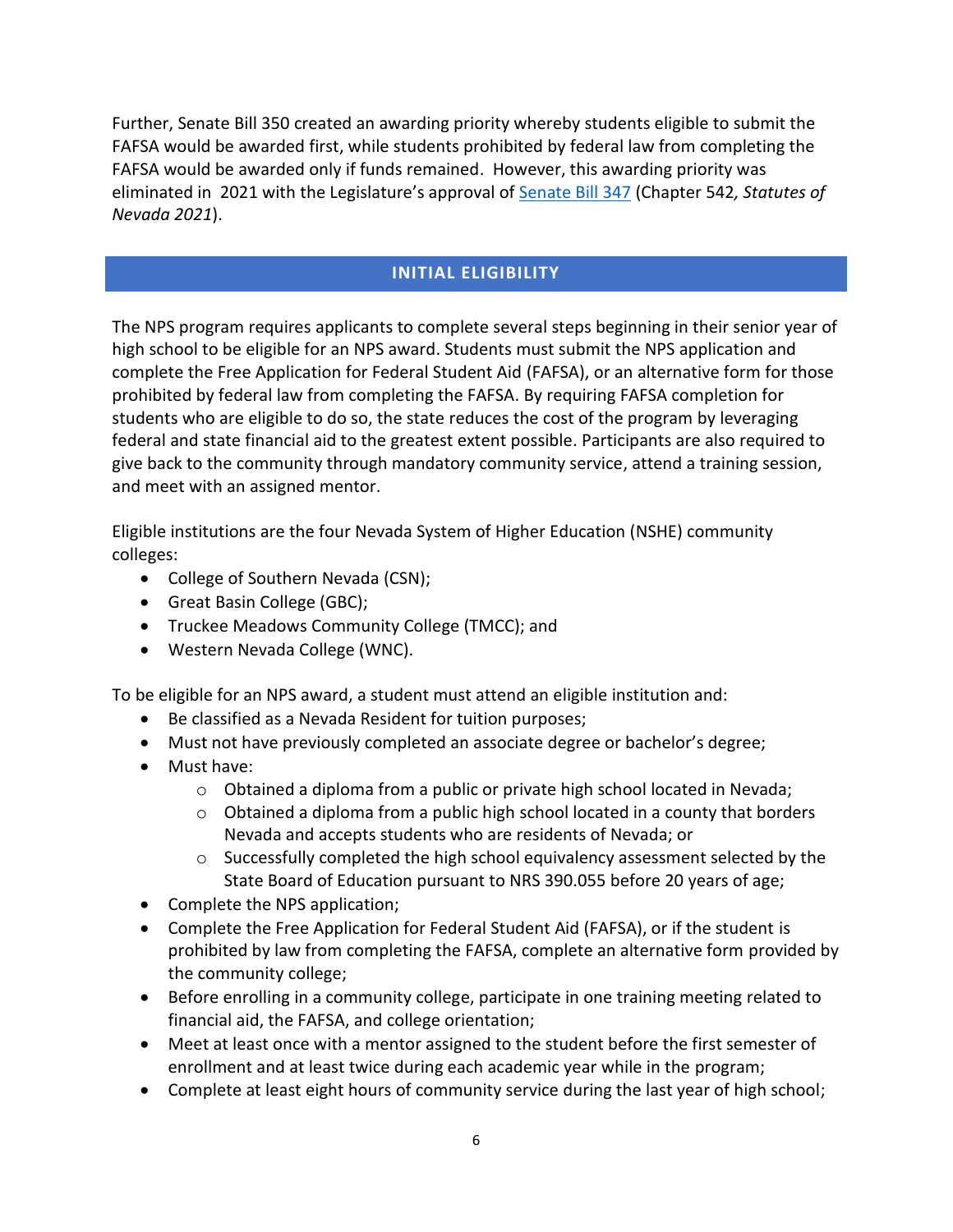- Submit all information deemed necessary by the community college to determine the student's eligibility for gift aid;
- Enroll in at least 12 credit hours that apply to the student's chosen program of study, with an exception for lower enrollment provided for the last semester if fewer than 12 credits are required to graduate;
- Meet institutional Title IV Financial Aid Satisfactory Academic Progress requirements; and
- <span id="page-6-0"></span>• Have not already received the scholarship for three (3) academic years.

# **CONTINUING ELIGIBILITY**

Students who receive an NPS award remain eligible for future semesters for up to a total of (3) three academic years, providing they continue to meet Title IV Financial Aid Satisfactory Academic Progress requirements and enroll in at least 12 credits. An exception to the credit requirement is provided in a student's last semester if fewer than 12 credits are needed to graduate. Students become ineligible for the NPS program upon obtaining their first associate or bachelor's degree. Students must also meet with a mentor at least once and complete a minimum of eight hours of community service each fall and spring semester. The FAFSA, or an alternative form if the student is prohibited from completing the FAFSA, must be completed every year of program participation to maintain eligibility.

# **PROGRAM APPLICANTS**

<span id="page-6-1"></span>High school students must complete the NPS application on or before October 31 of their senior year. As part of the application, students designate the participating institution they plan to attend.

<span id="page-6-2"></span>

| <b>TABLE 1: PROGRAM APPLICANTS - YEARS 1-3</b> |                               |        |        |  |  |  |  |  |  |  |
|------------------------------------------------|-------------------------------|--------|--------|--|--|--|--|--|--|--|
|                                                | 2018-19<br>2019-20<br>2020-21 |        |        |  |  |  |  |  |  |  |
| <b>CSN</b>                                     | 9,085                         | 10,431 | 9,901  |  |  |  |  |  |  |  |
| <b>GBC</b>                                     | 357                           | 402    | 518    |  |  |  |  |  |  |  |
| <b>TMCC</b>                                    | 1,780                         | 1,889  | 2,169  |  |  |  |  |  |  |  |
| <b>WNC</b>                                     | 644                           | 808    | 1,114  |  |  |  |  |  |  |  |
| <b>Total</b>                                   | 11,866                        | 13,530 | 13,702 |  |  |  |  |  |  |  |

Note: Figures only include new program applicants. Renewal applications which were only required during the 2019-20 year are excluded.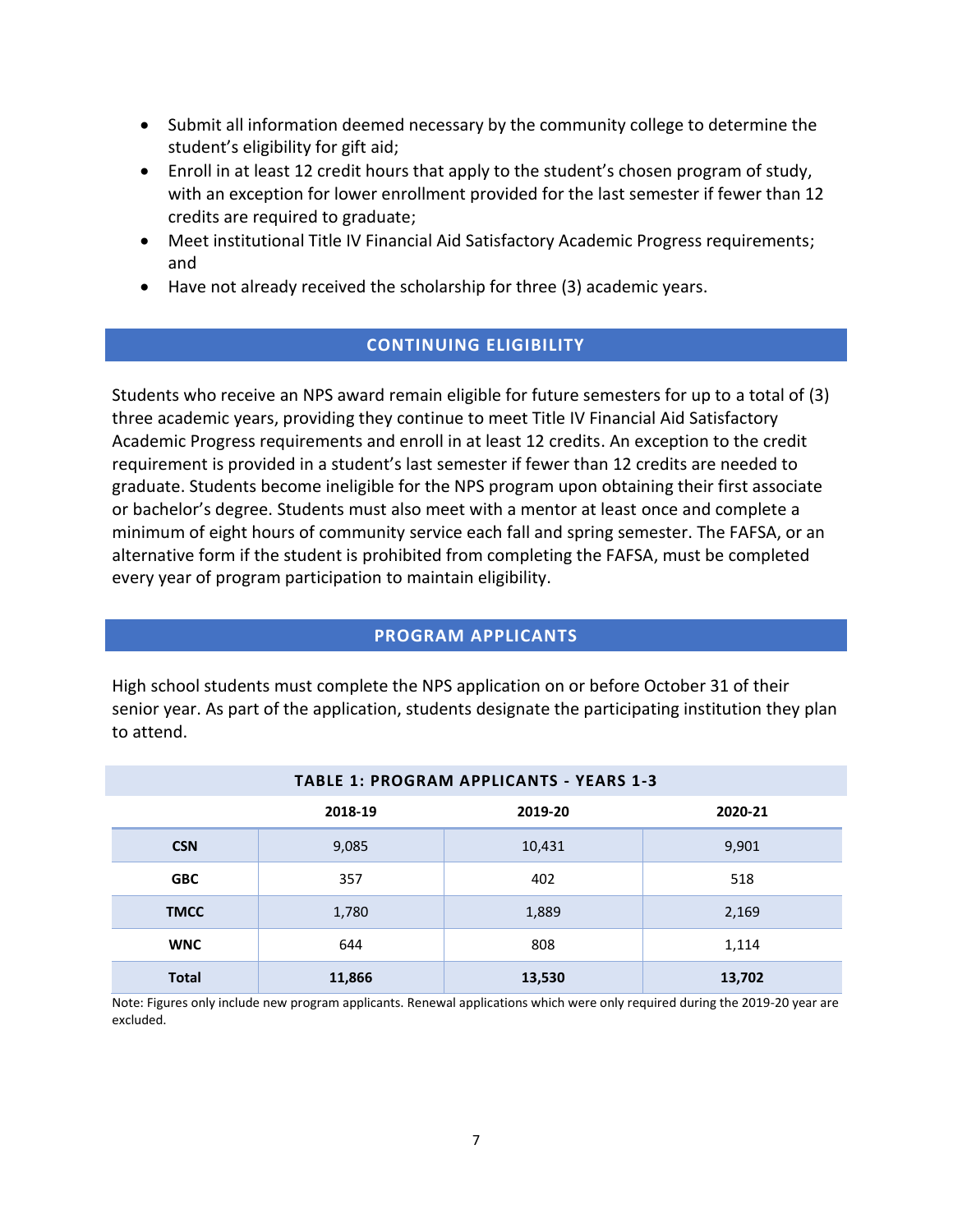# **COMMUNITY SERVICE**

<span id="page-7-0"></span>Community service is required for initial and continuing eligibility for NPS recipients. For Year One (2018-19) applicants were required to complete 20 hours of community service prior to receiving an award, and 20 additional hours each year to maintain eligibility. In subsequent years[, Senate Bill 350](https://www.leg.state.nv.us/App/NELIS/REL/80th2019/Bill/6633/Overview) (Chapter 218*, Statutes of Nevada 2019*), reduced the number of community service hours to be completed during high school to 8, and 8 per semester thereafter.

<span id="page-7-1"></span>

| TABLE 2: COMMUNITY SERVICE HOURS PERFORMED BY NPS APPLICANTS - YEARS 1-3 |           |                        |        |  |  |  |  |  |
|--------------------------------------------------------------------------|-----------|------------------------|--------|--|--|--|--|--|
|                                                                          | 2018-2019 | 2019-2020<br>2020-2021 |        |  |  |  |  |  |
| <b>CSN</b>                                                               | 91,461    | 23,502                 | 22,832 |  |  |  |  |  |
| <b>GBC</b>                                                               | 3,355     | 3,677                  | 2,178  |  |  |  |  |  |
| <b>TMCC</b>                                                              | 27,140    | 13,980                 | 10,321 |  |  |  |  |  |
| <b>WNC</b>                                                               | 10,368    | 5,647                  | 4,179  |  |  |  |  |  |
| <b>Total</b>                                                             | 132,324   | 46,806                 | 39,510 |  |  |  |  |  |

<span id="page-7-2"></span>Note: Year 2018-2019 data include all community service hours performed by applicants prior to the first year of the program.

# **HOW THE AWARD IS CALCULATED**

As a last-dollar program, the NPS award is calculated by subtracting gift aid for which the student is eligible from the total amount of registration and certain other mandatory fees.

- Gift aid is defined in state law as funds from the Pell Grant, Federal Supplemental Educational Opportunity Grant (FSEOG), Governor Guinn Millennium Scholarship (GGMS), and Silver State Opportunity Grant (SSOG).
- The registration and mandatory fees eligible under NPS are defined by *Nevada Revised Statute* 396.9634 as the "registration fee assessed per credit and mandatory fees assessed per credit that are approved by the Board of Regents and charged to all students by a community college. The term does not include special course fees or fees charged for specific programs of study, books or supplies even if such fees are considered necessary for enrollment."

An otherwise eligible student who receives enough gift aid to cover registration and other mandatory fees covered by the program is not eligible for an award under the NPS program. The last dollar awarding model of the NPS program keeps state expenditures relatively low and allows for limited funds to reach more participants. This approach, however, prevents most low-income students from receiving NPS awards. Many of the most financially needy students already receive gift aid from federal or state sources and are therefore not eligible for NPS awards, even if they meet all other program requirements. As there is no income limit to program participation, middle- and high-income students who neither qualify for state and federal need-based aid nor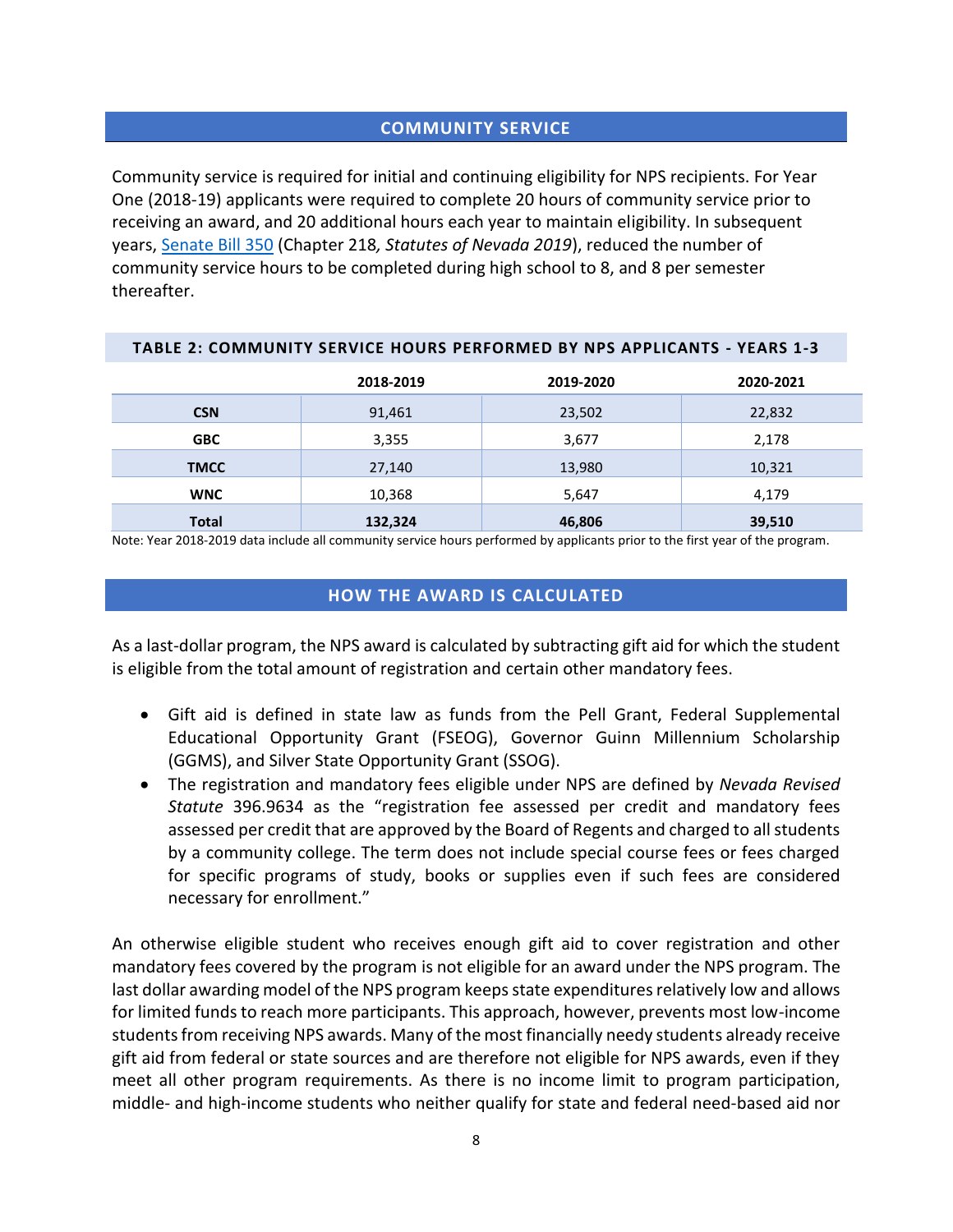for aid under the Governor Guinn Millennium Scholarship (GGMS) or Silver State Opportunity Grant (SSOG) receive the most funding from NPS.

# **RECIPIENTS FOR YEARS 1-3 (2018-19 TO 2020-21)**

<span id="page-8-0"></span>Academic Year 2018-19 marked the initial period during which NPS awards were made. Table 3 indicates the number of students awarded and the dollars awarded by institution for the first three award years of the program.

Due to COVID-19 related budget cuts under [Assembly Bill 3](https://www.leg.state.nv.us/App/NELIS/REL/31st2020Special/Bill/7127/Overview) (Chapter 5, *Statutes of Nevada 2020*), in Spring 2021 the NPS account did not have sufficient funds to cover the base registration and certain other mandatory fees for all 2020-21 participants already awarded. To prevent a mid-year reduction in NPS award amounts, the NSHE community colleges used institutional financial aid dollars to cover the gap in state funding of \$346,516.16. Institutional funds are not included in the figures included in Tables 3-6.

<span id="page-8-1"></span>

|              | <b>TABLE 3: NPS AWARDS - YEARS 1-3</b> |             |             |  |              |                                   |         |         |  |  |  |  |
|--------------|----------------------------------------|-------------|-------------|--|--------------|-----------------------------------|---------|---------|--|--|--|--|
|              | <b>Total Dollars Awarded</b>           |             |             |  |              | <b>Number of Students Awarded</b> |         |         |  |  |  |  |
|              | 2019-20<br>2020-21<br>2018-19          |             |             |  |              | 2018-19                           | 2019-20 | 2020-21 |  |  |  |  |
| <b>CSN</b>   | \$994,179                              | \$1,219,623 | \$1,298,853 |  | <b>CSN</b>   | 466                               | 592     | 670     |  |  |  |  |
| <b>GBC</b>   | \$194,957                              | \$219,036   | \$315,975   |  | <b>GBC</b>   | 68                                | 89      | 127     |  |  |  |  |
| <b>TMCC</b>  | \$423,641                              | \$697,058   | \$843,140   |  | <b>TMCC</b>  | 202                               | 333     | 429     |  |  |  |  |
| <b>WNC</b>   | \$143,834                              | \$250,349   | \$336,189   |  | WNC          | 76                                | 116     | 169     |  |  |  |  |
| <b>Total</b> | \$1,756,610                            | \$2,386,065 | \$2,794,157 |  | <b>Total</b> | 812                               | 1,130   | 1,395   |  |  |  |  |

Note: Dollars awarded may not add up exactly due to rounding.

Data collected from the campuses for reporting to the National Association of State Student Grant and Aid Programs (NASSGAP) demonstrate that NPS award recipients skew toward middle- and high-income due to the last-dollar nature of the program. Tables 4 to 6 illustrate the income level of dependent and independent NPS award recipients, the number of students awarded in each income range, the dollars awarded within that range, and median recipient income.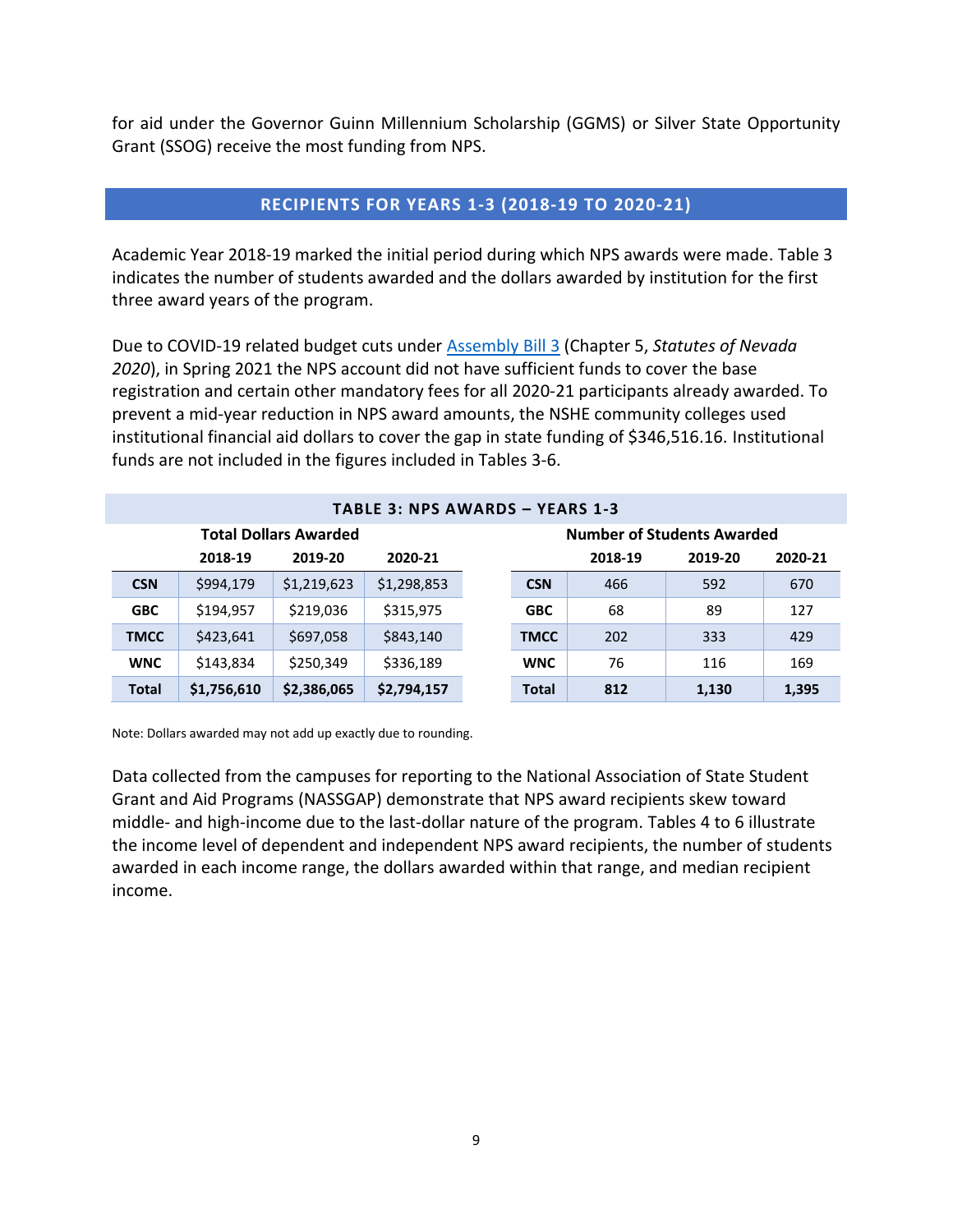<span id="page-9-0"></span>

|                     | <b>Dependent Students</b><br>Median Income: \$96,067 |                | <b>Independent Students</b><br>Median Income: \$204,429 |                 |                |  |  |
|---------------------|------------------------------------------------------|----------------|---------------------------------------------------------|-----------------|----------------|--|--|
| <b>Income Range</b> | <b>Students</b>                                      | <b>Dollars</b> | <b>Income Range</b>                                     | <b>Students</b> | <b>Dollars</b> |  |  |
| \$19,999 or less    | 4                                                    | \$5,388        | \$2,999 or less                                         | $\mathbf 0$     |                |  |  |
| \$20,000 - \$39,999 | 7                                                    | \$9,566        | \$3,000 - \$5,999                                       | 0               |                |  |  |
| \$40,000 - \$49,999 | 14                                                   | \$11,113       | \$6,000 - \$9,999                                       | $\mathbf{0}$    |                |  |  |
| \$50,000 - \$59,999 | 46                                                   | \$72,438       | \$10,000 - \$14,999                                     | $\Omega$        |                |  |  |
| \$60,000 - \$79,999 | 185                                                  | \$376,575      | \$15,000 - \$19,999                                     | $\Omega$        |                |  |  |
| \$80,000 - \$99,999 | 176                                                  | \$388,363      | \$20,000 - \$29,999                                     | $\mathbf 0$     |                |  |  |
| \$100,000 or more   | 378                                                  | \$887,803      | \$30,000 - \$39,999                                     | $\mathbf{0}$    |                |  |  |
| Total               | 810                                                  | \$1,751,246    | \$40,000 - \$49,999                                     | 0               |                |  |  |
|                     |                                                      |                | \$50,000 or more                                        | $\overline{2}$  | \$5,364        |  |  |
|                     |                                                      |                | <b>Total</b>                                            | $\mathbf{2}$    | \$5,364        |  |  |

#### **TABLE 4: NEVADA PROMISE SCHOLARSHIP RECIPIENTS BY INCOME LEVEL (2018-19)**

NOTE: From data reported by recipients on the Free Application for Federal Student Aid (FAFSA). Number of students is unduplicated NSHE wide

# <span id="page-9-1"></span>**TABLE 5: NEVADA PROMISE SCHOLARSHIP RECIPIENTS BY INCOME LEVEL (2019-20)**

| <b>Dependent Students</b> |
|---------------------------|
| Median Income: \$98,394   |

**Independent Students** Median Income: \$0

| <b>Income Range</b> | <b>Dollars</b><br><b>Students</b><br><b>Income Range</b> |             | <b>Students</b>     | <b>Dollars</b> |                              |
|---------------------|----------------------------------------------------------|-------------|---------------------|----------------|------------------------------|
| \$19,999 or less    | 2                                                        | \$2,856     | \$2,999 or less     | 2              | \$3,317                      |
| \$20,000 - \$39,999 | 2                                                        | \$1,444     | \$3,000 - \$5,999   | 0              |                              |
| \$40,000 - \$49,999 | 25                                                       | \$26,342    | \$6,000 - \$9,999   | $\mathbf 0$    |                              |
| \$50,000 - \$59,999 | 64                                                       | \$94,981    | \$10,000 - \$14,999 | 0              |                              |
| \$60,000 - \$79,999 | 251                                                      | \$513,530   | \$15,000 - \$19,999 | $\mathbf 0$    |                              |
| \$80,000 - \$99,999 | 235                                                      | \$513,780   | \$20,000 - \$29,999 | 0              |                              |
| \$100,000 or more   | 548                                                      | \$1,229,817 | \$30,000 - \$39,999 | $\mathbf 0$    |                              |
| <b>Total</b>        | 1,127                                                    | \$2,382,749 | \$40,000 - \$49,999 | 0              | $\qquad \qquad \blacksquare$ |
|                     |                                                          |             | \$50,000 or more    | $\mathbf 0$    |                              |
|                     |                                                          |             | <b>Total</b>        | $\overline{2}$ | \$3,317                      |

NOTE: From data reported by recipients on the Free Application for Federal Student Aid (FAFSA). Number of students is unduplicated NSHE wide. In 2019-20 there was one student who received NPS funds at both CSN and TMCC. Dollars may not add up exactly due to rounding.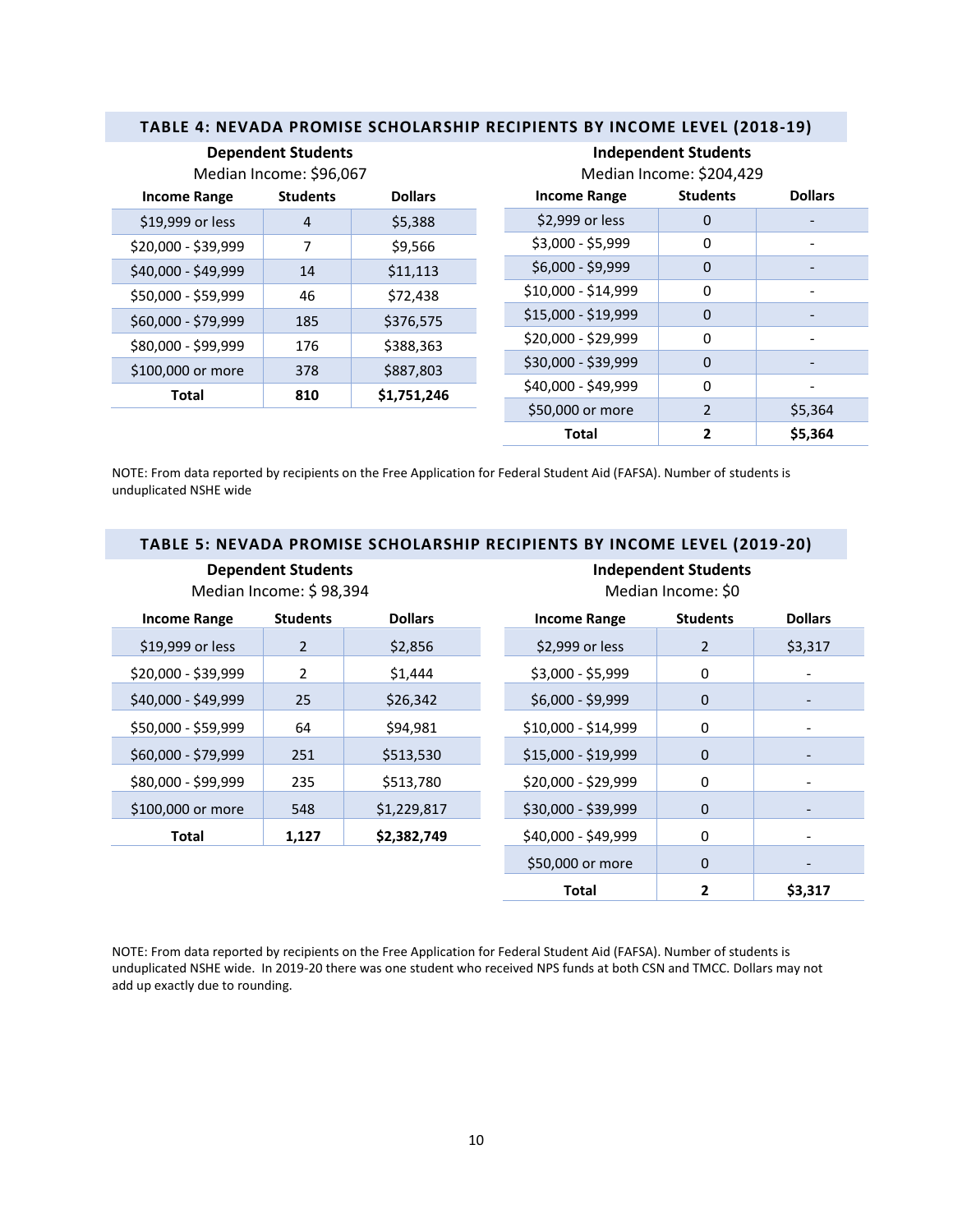<span id="page-10-0"></span>

|                     | <b>Dependent Students</b><br>Median Income: \$101,402 |                |                     | <b>Independent Students</b><br>Median Income: \$2,378 |                |  |  |  |
|---------------------|-------------------------------------------------------|----------------|---------------------|-------------------------------------------------------|----------------|--|--|--|
| <b>Income Range</b> | <b>Students</b>                                       | <b>Dollars</b> | <b>Income Range</b> | <b>Students</b>                                       | <b>Dollars</b> |  |  |  |
| \$19,999 or less    | 3                                                     | \$2,657        | \$2,999 or less     | $\mathbf{1}$                                          | \$1,774        |  |  |  |
|                     |                                                       |                | \$3,000 - \$5,999   | $\Omega$                                              |                |  |  |  |
| \$20,000 - \$39,999 | 8                                                     | \$11,826       | \$6,000 - \$9,999   | $\mathbf 0$                                           |                |  |  |  |
| $$40,000 - $49,999$ | 20                                                    | \$23,906       | \$10,000 - \$14,999 | 0                                                     |                |  |  |  |
| \$50,000 - \$59,999 | 82                                                    | \$106,540      | \$15,000 - \$19,999 | $\Omega$                                              |                |  |  |  |
| \$60,000 - \$79,999 | 264                                                   | \$437,562      | \$20,000 - \$29,999 | $\Omega$                                              |                |  |  |  |
|                     |                                                       |                | \$30,000 - \$39,999 | $\mathbf 0$                                           |                |  |  |  |
| \$80,000 - \$99,999 | 289                                                   | \$567,563      | \$40,000 - \$49,999 | $\Omega$                                              |                |  |  |  |
| \$100,000 or more   | 705                                                   | \$1,588,107    | \$50,000 or more    | $\Omega$                                              |                |  |  |  |
| Total               | 1,371                                                 | \$2,738,160    | <b>Total</b>        | $\mathbf{1}$                                          | \$1,774        |  |  |  |

#### **TABLE 6: NEVADA PROMISE SCHOLARSHIP RECIPIENTS BY INCOME LEVEL (2020-21)**

NOTE: From data reported by recipients on the Free Application for Federal Student Aid (FAFSA). Number of students is unduplicated NSHE wide. In 2020-2021 23 students did not have a reported income range as they were prohibited by federal law from completing the FAFSA and are therefore omitted from this table. Dollars may not add up exactly due to rounding.

Unlike general patterns seen in need-based aid, the distribution of NPS recipients by race and ethnicity does not consistently mirror that of the wider campus population. Whereas in Year 1 (2018-19) the distributions are similar, in Year 2 (2019-20) and Year 3 (2020-21), students who identify as part of a minority race or ethnicity are underrepresented compared to the overall student population at some institutions. (Tables 7, 8 and 9).

#### <span id="page-10-1"></span>**TABLE 7: NEVADA PROMISE SCHOLARSHIP RECIPIENTS BY RACE/ETHNICITY (2018-19)**

|             | American<br>Indian or<br>Alaska<br><b>Native</b> | Asian | Black,<br>Non-<br><b>Hispanic</b> | <b>Hispanic</b> | <b>Native</b><br>Hawaiian<br>or Pacific<br>Islander | Two or<br>More<br>Races | White,<br>Non-<br><b>Hispanic</b> | % Minority<br><b>NPS</b> | % Minority<br>Inst. † |
|-------------|--------------------------------------------------|-------|-----------------------------------|-----------------|-----------------------------------------------------|-------------------------|-----------------------------------|--------------------------|-----------------------|
| <b>CSN</b>  | 0.2%                                             | 10.8% | 5.3%                              | 40.0%           | 0.9%                                                | 9.0%                    | 33.8%                             | 66.2%                    | 65.3%                 |
| <b>GBC</b>  | 1.5%                                             | 1.5%  | 1.5%                              | 25.8%           | 0.0%                                                | 6.1%                    | 63.6%                             | 36.4%                    | 34.1%                 |
| <b>TMCC</b> | 0.5%                                             | 3.6%  | 0.5%                              | 36.0%           | 0.0%                                                | 5.1%                    | 54.3%                             | 45.7%                    | 43.3%                 |
| <b>WNC</b>  | 1.3%                                             | 1.3%  | 0.0%                              | 28.9%           | 1.3%                                                | 6.6%                    | 60.5%                             | 39.5%                    | 35.1%                 |

NOTE: Percentages exclude unknown race/ethnicity categories. Minority categories include all ethnicities included in the table except White, Non-Hispanic. Percentages may not total 100 due to rounding † IPEDS, Fall 2017.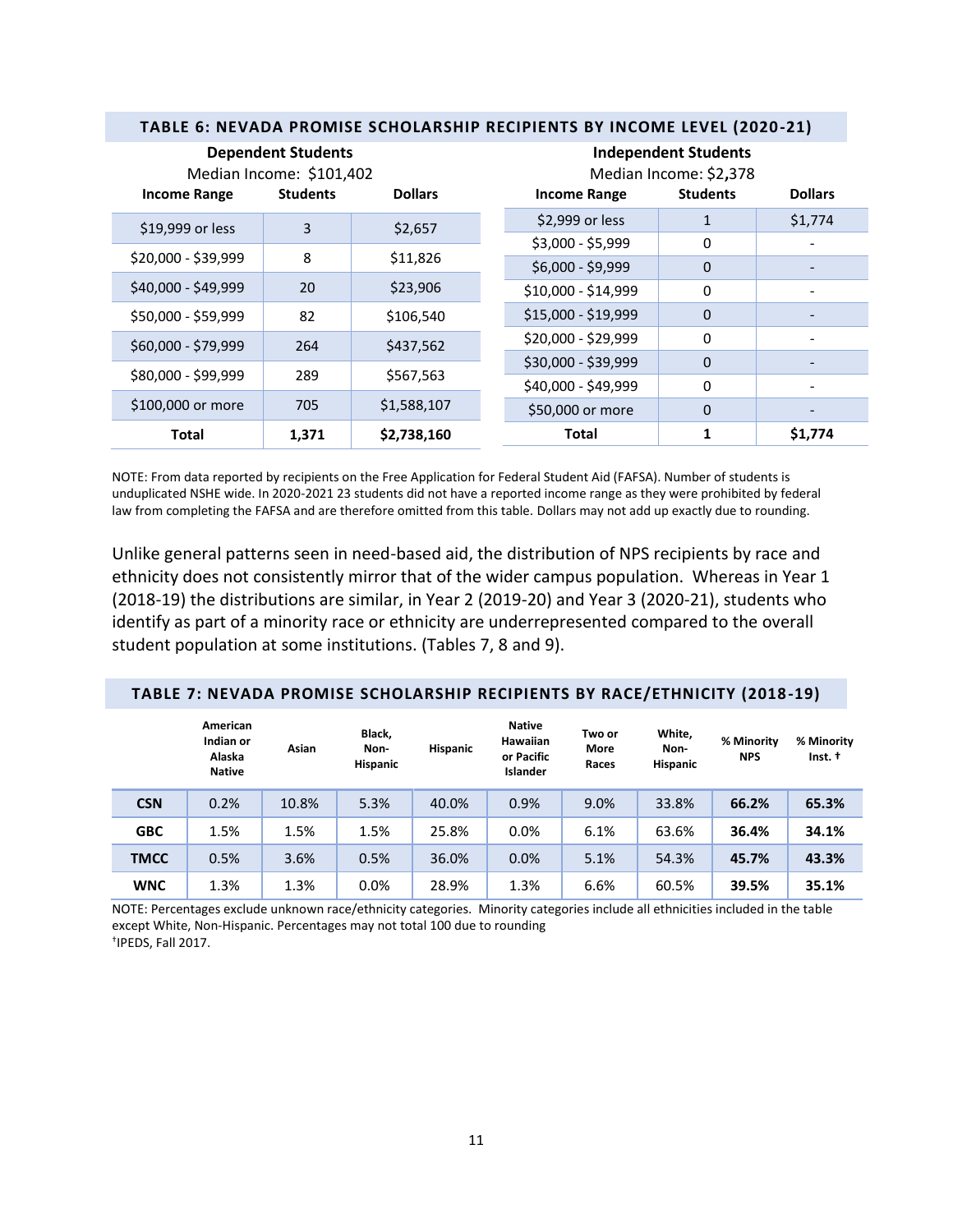|             | American<br>Indian or<br>Alaska<br><b>Native</b> | Asian | Black,<br>Non-<br><b>Hispanic</b> | <b>Hispanic</b> | <b>Native</b><br>Hawaiian<br>or Pacific<br>Islander | Two or<br>More<br>Races | White,<br>Non-<br><b>Hispanic</b> | % Minority<br><b>NPS</b> | % Minority<br>Inst. + |
|-------------|--------------------------------------------------|-------|-----------------------------------|-----------------|-----------------------------------------------------|-------------------------|-----------------------------------|--------------------------|-----------------------|
| <b>CSN</b>  | 0.2%                                             | 11.1% | 4.7%                              | 39.0%           | 2.1%                                                | 6.1%                    | 36.9%                             | 63.1%                    | 66.7%                 |
| <b>GBC</b>  | 4.5%                                             | 1.1%  | $0.0\%$                           | 30.7%           | 1.1%                                                | 2.3%                    | 60.2%                             | 39.8%                    | 37.8%                 |
| <b>TMCC</b> | 1.2%                                             | 4.0%  | 0.0%                              | 39.6%           | 0.0%                                                | 4.6%                    | 50.6%                             | 49.4%                    | 44.9%                 |
| <b>WNC</b>  | 1.8%                                             | 4.5%  | 0.0%                              | 24.5%           | 0.0%                                                | 7.3%                    | 61.8%                             | 38.2%                    | 36.2%                 |

#### <span id="page-11-0"></span>**TABLE 8: NEVADA PROMISE SCHOLARSHIP RECIPIENTS BY RACE/ETHNICITY (2019-20)**

NOTE: Percentages exclude unknown race/ethnicity categories. Minority categories include all ethnicities included in the table except White, Non-Hispanic. Percentages may not total 100 due to rounding † IPEDS, Fall 2018.

#### <span id="page-11-1"></span>**TABLE 9: NEVADA PROMISE SCHOLARSHIP RECIPIENTS BY RACE/ETHNICITY (2020-21)**

|             | American<br>Indian or<br>Alaska<br><b>Native</b> | Asian | Black,<br>Non-<br><b>Hispanic</b> | <b>Hispanic</b> | <b>Native</b><br>Hawaiian<br>or Pacific<br><b>Islander</b> | Two or<br>More<br>Races | White,<br>Non-<br><b>Hispanic</b> | % Minority<br><b>NPS</b> | % Minority<br>Inst. t |
|-------------|--------------------------------------------------|-------|-----------------------------------|-----------------|------------------------------------------------------------|-------------------------|-----------------------------------|--------------------------|-----------------------|
| <b>CSN</b>  | 0.3%                                             | 11.7% | 4.5%                              | 37.5%           | 1.3%                                                       | 9.4%                    | 35.3%                             | 64.7%                    | 68.7%                 |
| <b>GBC</b>  | 1.7%                                             | 0.8%  | 0.0%                              | 31.4%           | 1.7%                                                       | 0.0%                    | 64.5%                             | 35.5%                    | 39.2%                 |
| <b>TMCC</b> | 1%                                               | 3.1%  | 0.2%                              | 42.2%           | 0.0%                                                       | 6.2%                    | 47.4%                             | 52.6%                    | 47.5%                 |
| <b>WNC</b>  | 0.6%                                             | 2.5%  | 0.6%                              | 33.3%           | 0.6%                                                       | 3.7%                    | 58.6%                             | 41.4%                    | 36.6%                 |

NOTE: Percentages exclude unknown race/ethnicity categories. Minority categories include all ethnicities included in the table except White, Non-Hispanic. Percentages may not total 100 due to rounding † IPEDS, Fall 2019.

#### <span id="page-11-2"></span>**SCHOLARSHIP RETENTION AND GRADUATION RATES OF NPS RECIPIENTS**

"Scholarship retention rate" is defined in *Nevada Revised Statute* 396.9685 as "the percentage of students who received a scholarship for the academic year immediately preceding the academic year to which a report pursuant to Subsection 10 pertains who did not graduate by the end of that academic year and who also received a Nevada Promise Scholarship for the academic year to which the report pertains". Scholarship retention rate is not applicable in 2018-19, as this was the first year in which NPS awards were distributed. The percentage of non-graduating recipients who maintained an NPS award year to year increased between 2019- 20 to 2020-21 (Table 10).

#### **TABLE 10: SCHOLARSHIP RETENTION RATES OF NPS RECIPIENTS - YEARS 2-3**

<span id="page-11-3"></span>

|                                   | 2019-2020 | 2020-2021 |
|-----------------------------------|-----------|-----------|
| <b>Scholarship Retention Rate</b> | 32.9%     | 41%       |

NOTE: Scholarship retention rate calculated as percentage of students who received a scholarship the previous academic year and did not graduate with an Associate Degree or higher who also received a scholarship for the academic year to which the report pertains.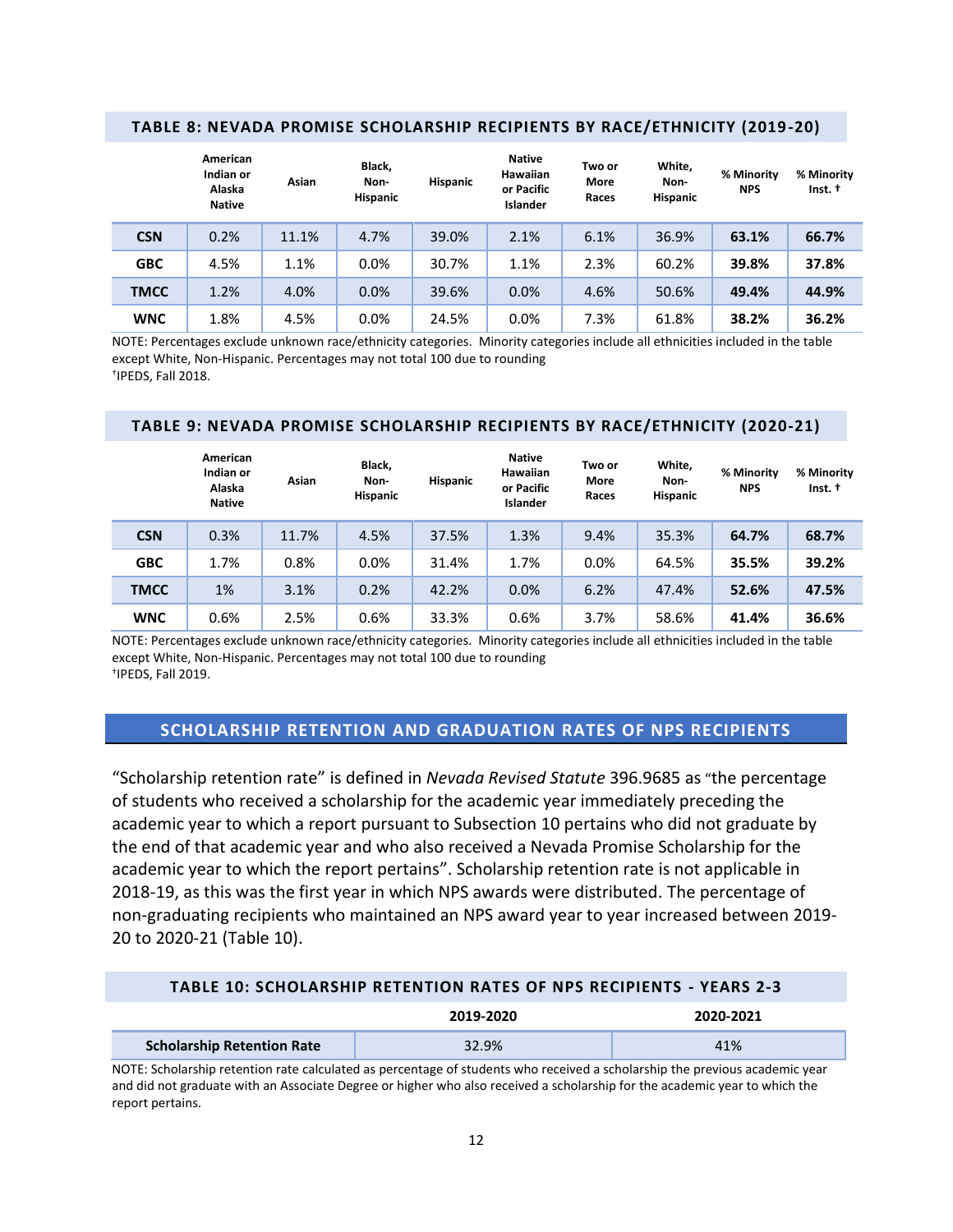Since 2018-19 was the first academic year of the NPS program and the latest available graduate data are as of June 2020, few award recipients have yet to graduate with a degree or certificate and no graduation rate is available yet for 2020-21. Not enough time has elapsed since program inception to report graduation rates in common time increments such as 150% of degree timeframe.

<span id="page-12-0"></span>

|                                        | 2018-2019 <sup>+</sup>   | 2019-2020 <sup>+</sup>   |
|----------------------------------------|--------------------------|--------------------------|
| <b>Skill Certificates</b>              | 47                       | 37                       |
| Certificates of Achievement            | 17                       |                          |
| <b>Associate Degrees</b>               | 114                      | 24                       |
| <b>Bachelor's Degrees</b>              | $\overline{\phantom{a}}$ | $\overline{\phantom{0}}$ |
| Earned Degree or Certificate by 6/2020 | 21.9%                    | 5.6%                     |

#### **TABLE 11: GRADUATION RATE OF NPS RECIPIENTS - YEARS 1-2**

<span id="page-12-1"></span>†Graduates are reported by cohort based on first semester of NPS award. Only degrees and certificates earned on or after a student's first year of NPS award are included.

# **CONCLUSION**

Approved by the Nevada State Legislature in 2017 with initial awards made to students during the 2018-19 Academic Year, the NPS program is the newest of the state-supported financial aid programs in the State. It joins two other programs: The Governor Guinn Millennium Scholarship (1999) a merit-based program that funds students with a wide range of family income levels, and the Silver State Opportunity Grant (2015), a need-based program that deliberately targets funding to low-income students who are college ready. The NPS is neither merit nor needbased and, due to its last-dollar design, tends to benefit students in the middle- to upperincome ranges.

During 2021 Session, the Nevada State Legislature approved [SB 128](https://www.leg.state.nv.us/App/NELIS/REL/81st2021/Bill/7490/Text) (Chapter 324, *Statutes of Nevada 2021*), which directs the State Treasurer to "contract with one or more qualified independent consultants to conduct a study concerning the effectiveness of publicly funded scholarship and grant programs in this State…" This study is expected to provide a comprehensive review of student outcomes for scholarship and grant recipients, an examination of administrative costs for each program, and an evaluation of short- and longterm financial viability of these publicly funded programs. As research for the study is undertaken and completed, it is expected that NSHE and the Legislature will gain a better understanding of the part played by the NPS and the two other programs in terms of serving the needs of the state's economy and its college-age students. It is also expected that in this process more will be learned about the impact of the program on NPS award recipients and whether program requirements have a positive impact on applicants who complete all program requirements but don't receive NPS funding due to receipt of other gift aid.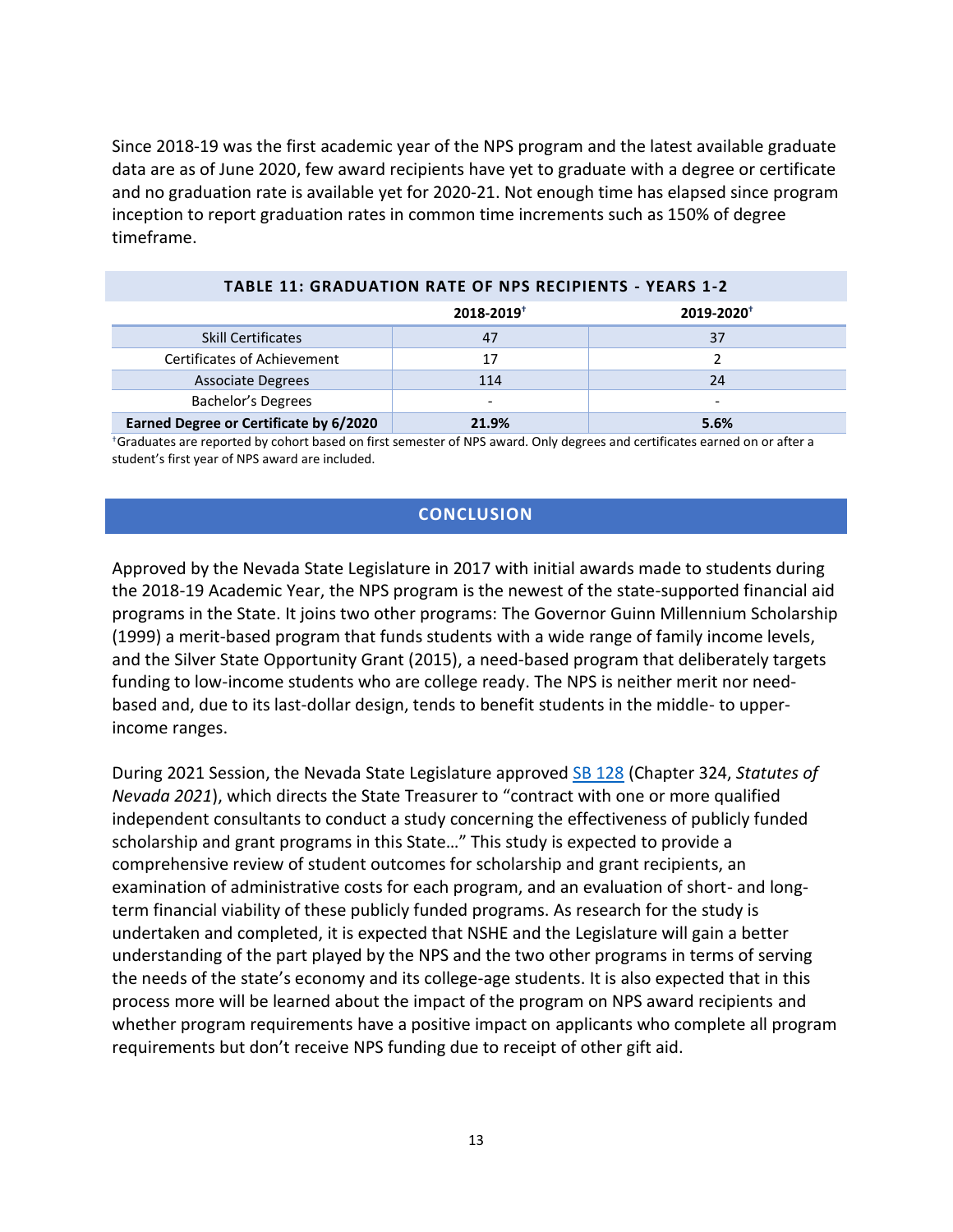# **APPENDIX**

<span id="page-13-0"></span>Included are the relevant *Nevada Revised Statutes* and Board of Regents *Handbook* sections. Relevant sections of [Senate Bill 347](https://www.leg.state.nv.us/App/NELIS/REL/81st2021/Bill/7996/Overview) (Chapter 542*, Statutes of Nevada 2021*) are also included, as it revised certain provisions of NRS pertaining to the NPS program which have not yet been codified in state law.

#### **NEVADA REVISED STATUTES – NEVADA PROMISE SCHOLARSHIP PROGRAM**

<span id="page-13-1"></span>**NRS 396.961 Definitions.** As used in [NRS 396.961](https://www.leg.state.nv.us/nrs/nrs-396.html#NRS396Sec961) to [396.9685,](https://www.leg.state.nv.us/nrs/nrs-396.html#NRS396Sec9685) inclusive, unless the context otherwise requires, the words and terms defined in [NRS 396.9615](https://www.leg.state.nv.us/nrs/nrs-396.html#NRS396Sec9615) to [396.9634,](https://www.leg.state.nv.us/nrs/nrs-396.html#NRS396Sec9634) inclusive, have the meanings ascribed to them in those sections.

**NRS 396.9612 "Academic year" defined.** "Academic year" means 2 consecutive semesters, beginning with a fall semester, and 1 summer academic term at a community college.

**NRS 396.9615 "Gift aid" defined.** "Gift aid" means a federal Pell grant, a Federal Supplemental Educational Opportunity Grant, a Governor Guinn Millennium Scholarship awarded pursuant to [NRS 396.911](https://www.leg.state.nv.us/nrs/nrs-396.html#NRS396Sec911) to [396.945,](https://www.leg.state.nv.us/nrs/nrs-396.html#NRS396Sec945) inclusive, or a grant awarded under the Silver State Opportunity Grant Program pursuant to [NRS 396.950](https://www.leg.state.nv.us/nrs/nrs-396.html#NRS396Sec950) to [396.960,](https://www.leg.state.nv.us/nrs/nrs-396.html#NRS396Sec960) inclusive, received by a student.

**NRS 396.962 "Local partnering organization" defined.** Repealed. (See chapter 218, [Statutes](https://www.leg.state.nv.us/Statutes/80th2019/Stats201907.html#Stats201907page1219)  [of Nevada 2019, at page 1219.](https://www.leg.state.nv.us/Statutes/80th2019/Stats201907.html#Stats201907page1219))

**NRS 396.9625 "Nevada Promise Scholarship" defined.** "Nevada Promise Scholarship" means a scholarship awarded by the Board of Regents pursuant to [NRS 396.968.](https://www.leg.state.nv.us/nrs/nrs-396.html#NRS396Sec968)

**NRS 396.963 "Participating community college" defined.** Repealed. (See chapter 218, [Statutes of Nevada 2019, at page 1219.](https://www.leg.state.nv.us/Statutes/80th2019/Stats201907.html#Stats201907page1219))

**NRS 396.9632 "Program" defined.** "Program" means the Nevada Promise Scholarship Program created by [NRS 396.965.](https://www.leg.state.nv.us/nrs/nrs-396.html#NRS396Sec965)

**NRS 396.9634 "Registration fee and other mandatory fees" defined.** "Registration fee and other mandatory fees" means a registration fee assessed per credit and mandatory fees assessed per credit that are approved by the Board of Regents and charged to all students by a community college. The term does not include special course fees or fees charged for specific programs of study, books or supplies even if such fees are considered necessary for enrollment.

**NRS 396.9635 "Scholarship recipient" defined.** Repealed. (See chapter 218, [Statutes of](https://www.leg.state.nv.us/Statutes/80th2019/Stats201907.html#Stats201907page1219)  [Nevada 2019, at page 1219.](https://www.leg.state.nv.us/Statutes/80th2019/Stats201907.html#Stats201907page1219))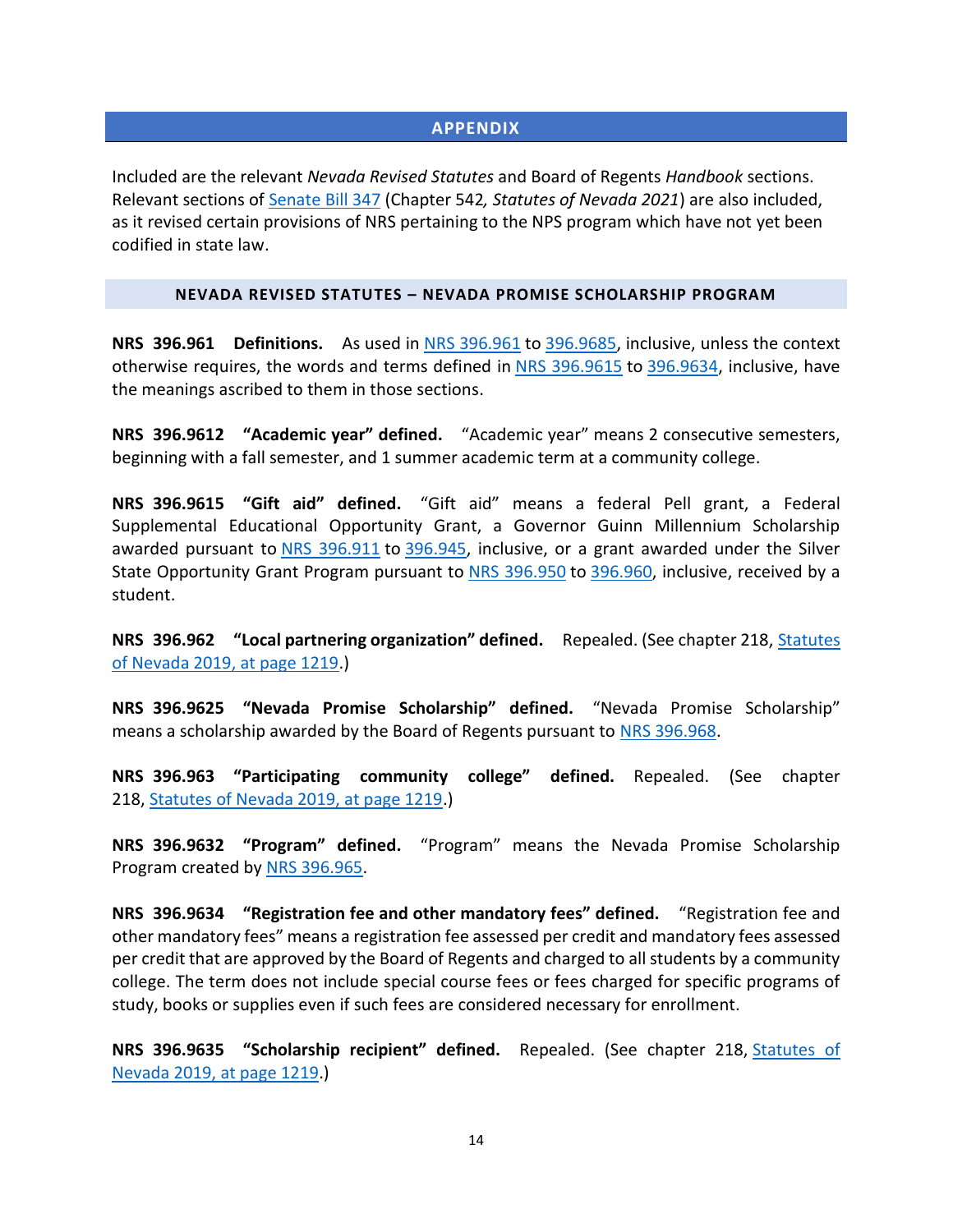# **NRS 396.964 "School year" defined.** Repealed. (See chapter 218, [Statutes of Nevada 2019,](https://www.leg.state.nv.us/Statutes/80th2019/Stats201907.html#Stats201907page1219)  [at page 1219.](https://www.leg.state.nv.us/Statutes/80th2019/Stats201907.html#Stats201907page1219))

# **NRS 396.9645 Nevada Promise Scholarship Account: Creation; administration; gifts and grants; uses of money in Account.**

1. The Nevada Promise Scholarship Account is hereby created in the State General Fund. The Account must be administered by the State Treasurer.

2. The interest and income earned on:

(a) The money in the Account, after deducting any applicable charges; and

(b) Unexpended appropriations made to the Account from the State General Fund,

Ê must be credited to the Account.

3. Any money remaining in the Account at the end of a fiscal year, including, without limitation, any unexpended appropriations made to the Account from the State General Fund, does not revert to the State General Fund, and the balance in the Account must be carried forward to the next fiscal year.

4. The State Treasurer may accept gifts and grants of money from any source for deposit in the Account.

5. The money in the Account may only be used to distribute money to the Board of Regents for the purpose of awarding Nevada Promise Scholarships to students who are eligible to receive such scholarships under the provisions of [NRS 396.9665](https://www.leg.state.nv.us/nrs/nrs-396.html#NRS396Sec9665) or for any other purpose authorized by the Legislature.

# **NRS 396.965 Creation and administration of Program; regulations.**

1. The Nevada Promise Scholarship Program is hereby created for the purpose of awarding Nevada Promise Scholarships to eligible students to pay for the difference between the amount of the registration fee and other mandatory fees charged to a student by a community college for the academic year and the total amount of any other gift aid received by the student for the academic year.

2. The Board of Regents shall administer the Program.

3. In administering the Program, the Board of Regents shall adopt regulations governing:

(a) The procedures and standards for determining the eligibility of a student for a Nevada Promise Scholarship pursuant to [NRS 396.9665.](https://www.leg.state.nv.us/nrs/nrs-396.html#NRS396Sec9665)

(b) An application process administered through the community colleges which allows a student to participate in the Program.

(c) Deadlines for a student to satisfy the requirements for eligibility in the Program.

(d) A training program administered through the community colleges which allows a student to satisfy the requirements of paragraph (f) of subsection 1 of [NRS 396.9665.](https://www.leg.state.nv.us/nrs/nrs-396.html#NRS396Sec9665)

(e) A mentoring program administered through the community colleges which allows a student to satisfy the requirements of paragraph (g) of subsection 1 of [NRS 396.9665.](https://www.leg.state.nv.us/nrs/nrs-396.html#NRS396Sec9665)

(f) The criteria for completing the community service requirements of paragraph (h) of subsection 1 of [NRS 396.9665.](https://www.leg.state.nv.us/nrs/nrs-396.html#NRS396Sec9665)

(g) Procedures which allow a student to appeal any adverse decision concerning his or her eligibility to receive a Nevada Promise Scholarship.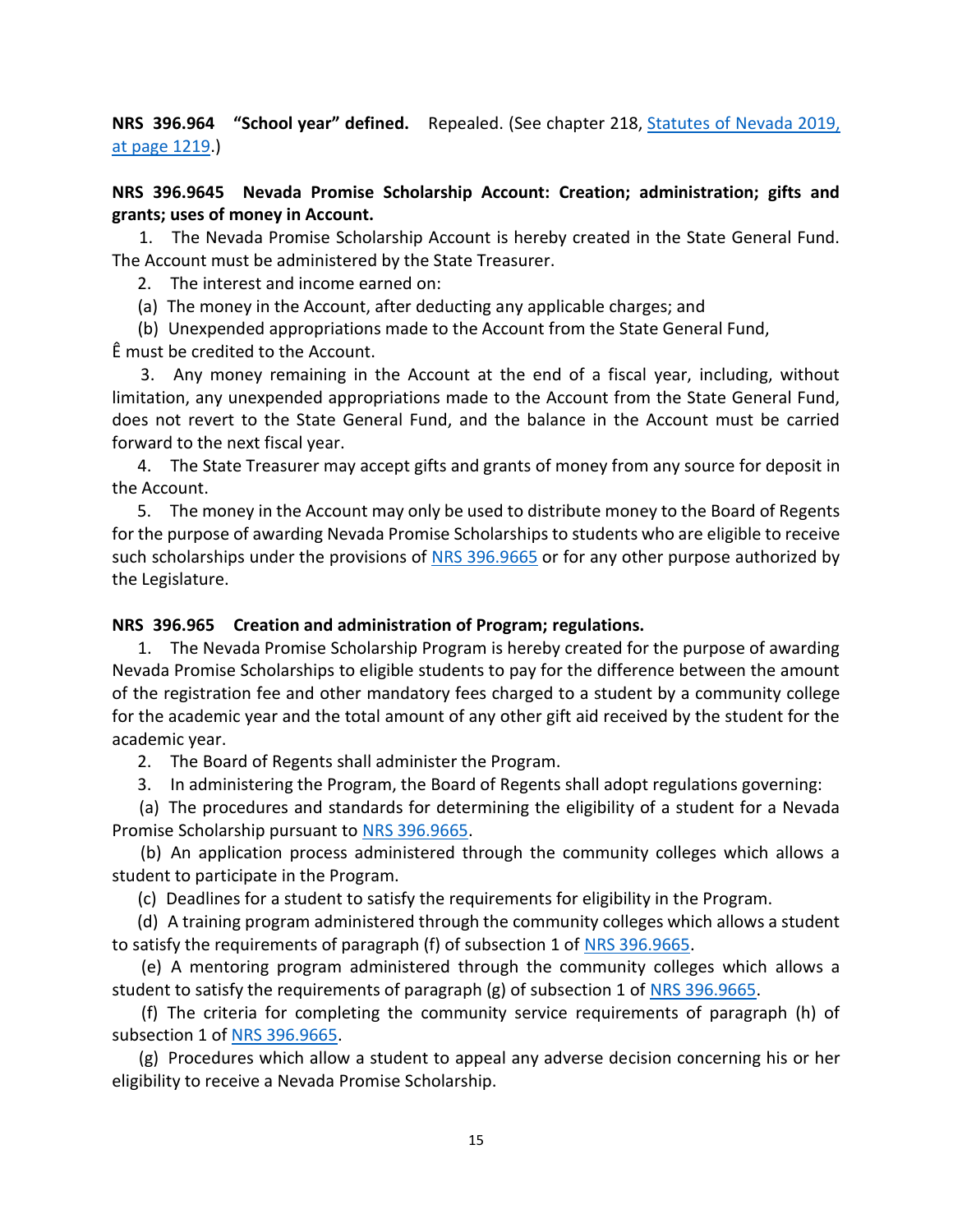(h) Procedures for a community college to accept gifts, grants and donations from any source for the purposes of carrying out its duties under the Program as prescribed by the Board of Regents.

(i) Procedures and standards for determining the eligibility of a student for financial aid if the student is prohibited by law from completing the Free Application for Federal Student Aid provided for by 20 U.S.C. § 1090.

4. The Board of Regents may adopt regulations authorizing a community college to enter into an agreement with one or more nonprofit organizations or governmental entities to conduct any activities required by the Board of Regents for a training program which allows a student to satisfy the requirements of paragraph (f) of subsection 1 of [NRS 396.9665](https://www.leg.state.nv.us/nrs/nrs-396.html#NRS396Sec9665) and a mentoring program which allows a student to satisfy the requirements of paragraph  $(g)$  of subsection 1 of [NRS 396.9665.](https://www.leg.state.nv.us/nrs/nrs-396.html#NRS396Sec9665)

5. The Board of Regents may adopt any other regulations necessary to carry out the Program.

**NRS 396.9655 Participating community college or local partnering organization to hold certain training meetings; make-up meetings; establishment of mentoring program for scholarship applicants and recipients; maintenance and posting of list of community service opportunities.** Repealed. (See chapter 218, [Statutes of Nevada 2019, at page 1219.](https://www.leg.state.nv.us/Statutes/80th2019/Stats201907.html#Stats201907page1219))

**NRS 396.966 Eligibility to serve as mentor in mentoring program.** Repealed. (See chapter 218, [Statutes of Nevada 2019, at page 1219.](https://www.leg.state.nv.us/Statutes/80th2019/Stats201907.html#Stats201907page1219))

# **NRS 396.9665 Eligibility to receive Nevada Promise Scholarship.**

- 1. To be eligible to receive a Nevada Promise Scholarship, a student must:
- (a) Be a bona fide resident of this State, as construed in [NRS 396.540.](https://www.leg.state.nv.us/nrs/nrs-396.html#NRS396Sec540)
- (b) Have not previously been awarded an associate's degree or bachelor's degree.

(c) Have obtained a high school diploma awarded by a public or private high school located in this State or public high school that is located in a county that borders this State and accepts pupils who are residents of this State or have successfully completed the high school equivalency assessment selected by the State Board pursuant to [NRS 390.055](https://www.leg.state.nv.us/NRS/NRS-390.html#NRS390Sec055) before 20 years of age.

(d) Complete the application for the Nevada Promise Scholarship Program in accordance with the regulations prescribed by the Board of Regents.

(e) Complete the Free Application for Federal Student Aid provided for by 20 U.S.C. § 1090 or, if the student is prohibited by law from completing the Free Application for Federal Student Aid, an alternative determination for financial aid prescribed by the Board of Regents for each academic year of participation in the Program on or before the deadline prescribed by the Board of Regents.

(f) Before enrolling in a community college, participate in one training meeting related to financial aid, the Free Application for Federal Student Aid and college orientation, as prescribed by the Board of Regents by regulation.

(g) Have met at least once with a mentor assigned to the student through the mentoring program established by the Board of Regents pursuant to [NRS 396.965](https://www.leg.state.nv.us/nrs/nrs-396.html#NRS396Sec965) before the first semester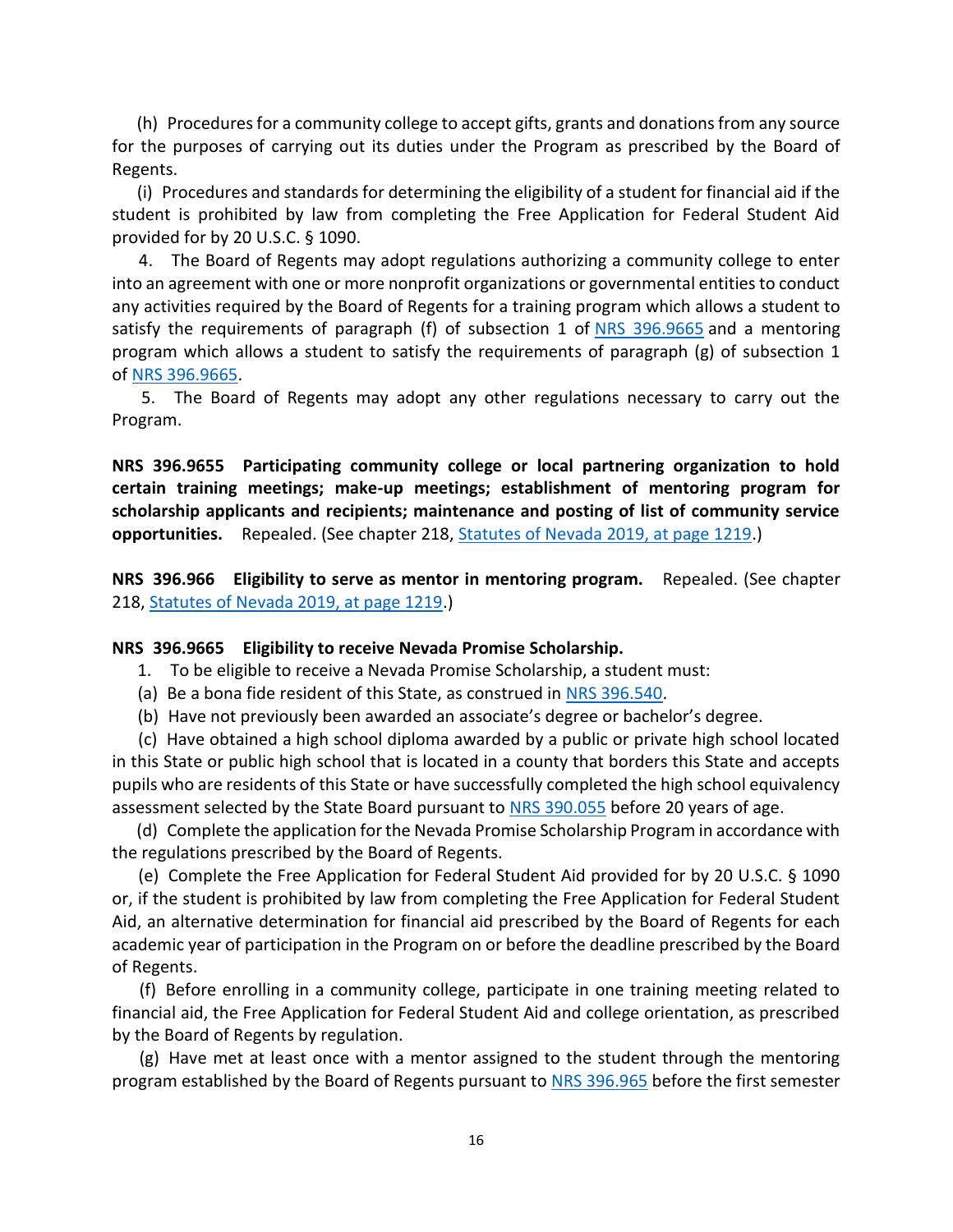of enrollment at a community college and at least twice for each academic year while participating in the Program.

(h) Complete at least 8 hours of community service during the last year of high school and before the first semester of enrollment at a community college and at least 8 hours of community service each semester thereafter, not including summer academic terms, while participating in the Program. Community service performed to satisfy the requirements of this paragraph must not include religious proselytizing or service for which the student receives any type of compensation or which directly benefits a member of the family of the student.

(i) Submit all information deemed necessary by the Board of Regents to determine the student's eligibility for gift aid.

(j) Except as otherwise provided in subsection 2, be enrolled in at least 12 semester credit hours in a program of study leading to a recognized degree or certificate at a community college for the fall semester of the academic year immediately following the school year in which the student was awarded a high school diploma or have successfully completed the high school equivalency assessment selected by the State Board pursuant to [NRS 390.055.](https://www.leg.state.nv.us/NRS/NRS-390.html#NRS390Sec055)

(k) Except as otherwise provided in subsection 2 and this paragraph, be enrolled in at least 12 semester credit hours in a program of study leading to a recognized degree or certificate at a community college for each fall semester and spring semester beginning with the first semester for which the student received a Nevada Promise Scholarship, not including summer academic terms. A student who is on schedule to graduate at:

(1) The end of a semester may enroll in the number of semester credit hours required to graduate.

(2) The end of a fall semester is not required to enroll in credit hours for the spring semester.

(l) Meet satisfactory academic progress, as defined by federal requirements established pursuant to Title IV of the Higher Education Act of 1965, 20 U.S.C. §§ 1001 et seq., and determined by the community college in which the student is enrolled.

2. The Board of Regents shall establish criteria with respect to students who have a documented physical or mental disability or who were previously subject to an individualized education program under the Individuals with Disabilities Act, 20 U.S.C. §§ 1400 et seq., or a plan under Title V of the Rehabilitation Act of 1973, 29 U.S.C. §§ 791 et seq. The criteria must provide an exemption for those students from:

(a) The limitation on eligibility for a Nevada Promise Scholarship set forth in paragraph (b) of subsection 3; and

(b) The minimum number of credits prescribed in paragraphs (j) and (k) of subsection 1.

3. A student who meets the requirements of subsection 1 is eligible for a Nevada Promise Scholarship from the Program until the occurrence of the first of the following events:

(a) The student is awarded an associate's degree or bachelor's degree; or

(b) Except as otherwise provided in subsection 2, the student receives a Nevada Promise Scholarship from the Program for 2 academic years, not including the initial academic year.

**NRS 396.967 Renewal of Nevada Promise Scholarship.** Repealed. (See chapter 218, [Statutes of Nevada 2019, at page 1219.](https://www.leg.state.nv.us/Statutes/80th2019/Stats201907.html#Stats201907page1219))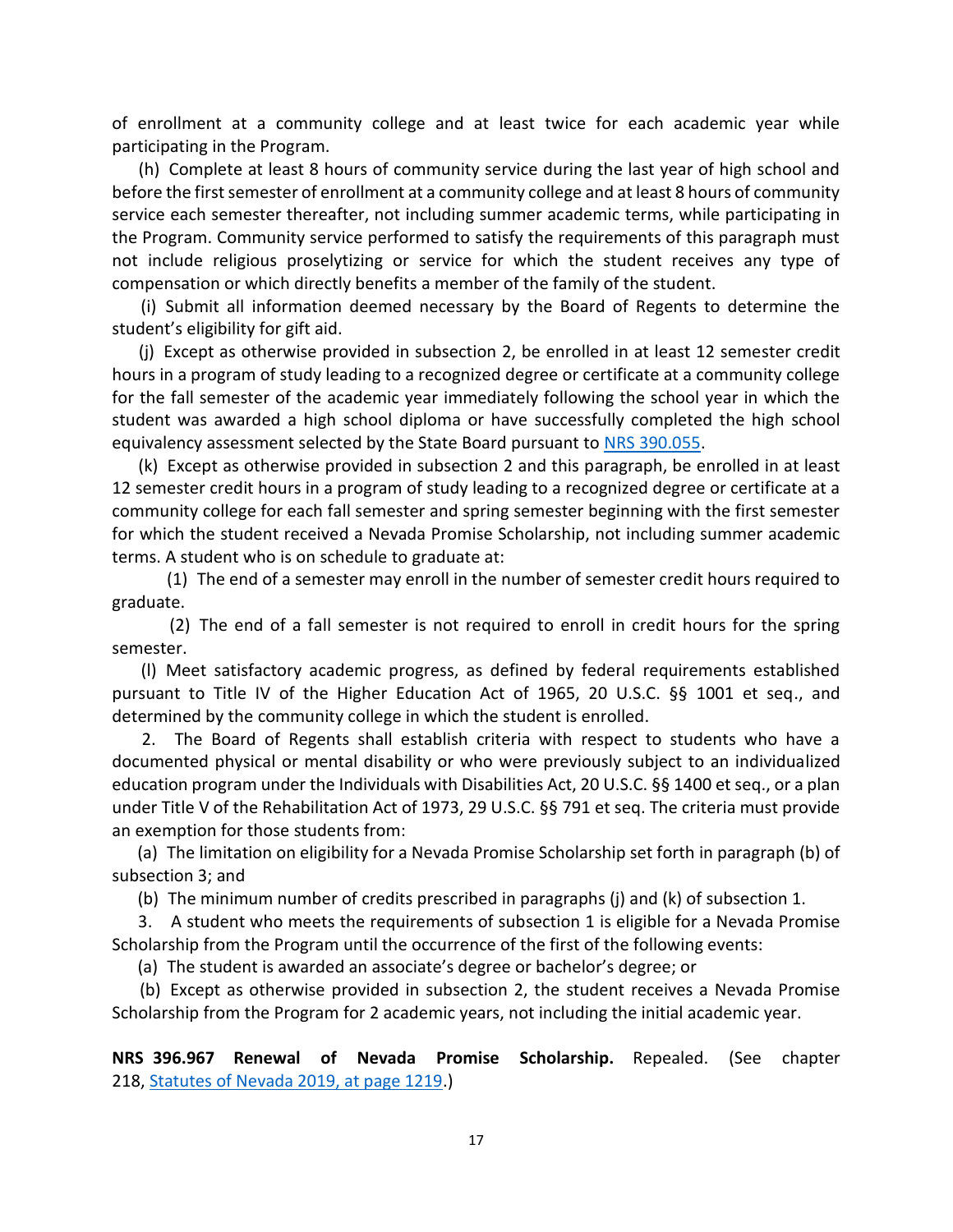**NRS 396.9675 Ineligibility for Scholarship for submitting false or misleading information; deadlines; prohibition against certain community service to satisfy requirements.** Repealed. (See chapter 218, [Statutes of Nevada 2019, at page 1219.](https://www.leg.state.nv.us/Statutes/80th2019/Stats201907.html#Stats201907page1219))

**NRS 396.968 Review and approval of applications by Board of Regents; disbursement of money in Nevada Promise Scholarship Account; notice if insufficient money in Account; award of Nevada Promise Scholarships; regulations.**

1. The Board of Regents shall award Nevada Promise Scholarships in accordance with this section to students who are enrolled at a community college and are eligible to receive such scholarships under the provisions of NRS [396.9665.](https://www.leg.state.nv.us/nrs/nrs-396.html#NRS396Sec9665)

2. For each eligible student, the Board of Regents shall:

(a) Calculate the maximum amount of a Nevada Promise Scholarship which the student is eligible to receive based on criteria established by regulation pursuant to this section.

(b) Determine the actual amount of the Nevada Promise Scholarship, if any, which will be awarded to the student, which must not exceed the maximum amount calculated pursuant to paragraph (a), but which may be in a lesser amount if the Board of Regents receives notice from the State Treasurer pursuant to subsection 3 that the money available in the Nevada Promise Scholarship Account for any semester is insufficient to award to all eligible students the maximum amount of a Nevada Promise Scholarship which each student is eligible to receive.

(c) If the student is to receive a Nevada Promise Scholarship, award the student a Nevada Promise Scholarship in the amount determined pursuant to paragraph (b). The Board of Regents shall disburse the amount of the Nevada Promise Scholarship awarded to the student, on behalf of the student, directly to the community college in which the student is enrolled.

3. The Board of Regents shall submit a request for a disbursement from the Nevada Promise Scholarship Account created by [NRS 396.9645](https://www.leg.state.nv.us/nrs/nrs-396.html#NRS396Sec9645) for the maximum amount of money that will be required to fund a scholarship for each eligible student. Within the limits of money available in the Nevada Promise Scholarship Account, the State Treasurer shall disburse the amount requested to the Board of Regents for disbursement to each community college. If there is insufficient money in the Account to disburse that amount to each community college, the State Treasurer shall provide notice that insufficient money remains in the Nevada Promise Scholarship Account to the Board of Regents. The State Treasurer shall include in the notice the amount of money available for the award of Nevada Promise Scholarships for the academic year and request that a new request be submitted.

4. The Board of Regents shall adopt regulations prescribing:

(a) The criteria for determining the maximum amount of a Nevada Promise Scholarship for an eligible student which is equal to the difference between the amount of the registration fee and other mandatory fees charged to the student by the community college in which the student is enrolled for the academic year, excluding any amount of those fees that is waived by the community college in which the student is enrolled, and the total amount of any other gift aid received by the student for the academic year.

(b) The procedures for submitting a request for disbursement from the Nevada Promise Scholarship Account.

(c) The procedures and standards for determining the actual amount of the Nevada Promise Scholarship which will be awarded to each student upon receiving notice that there is insufficient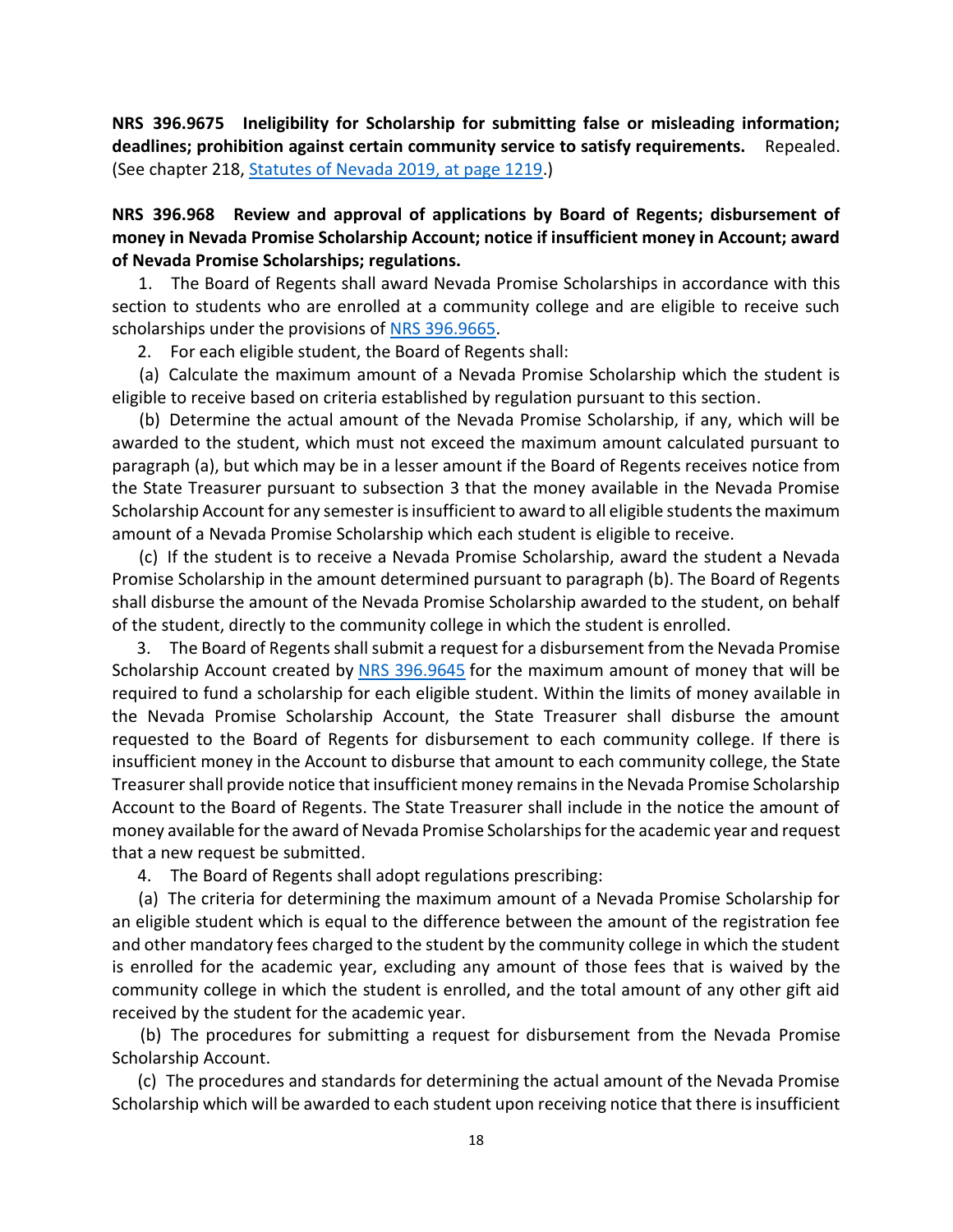money to award all eligible students the maximum amount of the scholarship which each student is eligible to receive. Such procedures and standards:

(1) Must prohibit the Board of Regents from awarding any money to a student who is prohibited by law from completing the Free Application for Federal Student Aid provided for by 20 U.S.C. § 1090 unless all students who have completed the Free Application for Federal Student Aid have been awarded the maximum amount calculated pursuant to paragraph (a) of subsection 2; and

(2) May include, without limitation, administration of the program on a first-come, firstserved basis for all students who have completed the Free Application for Federal Student Aid and are otherwise eligible to participate in the Program.

(d) Procedures to ensure that all money from a Nevada Promise Scholarship awarded to a student that is refunded in whole or in part for any reason is refunded to the Nevada Promise Scholarship Account and not the student.

# **NRS 396.9682 Conditions under which Board of Regents may grant leave of absence; duties of Board of Regents upon granting leave of absence; regulations.**

1. The Board of Regents may grant a leave of absence from the Program to a student upon request. A student may request a leave of absence for:

(a) An illness or serious medical problem of the student or a member of the student's immediate family;

(b) Extreme financial hardship for the student or a member of the student's immediate family;

(c) Engaging in any activity required or encouraged for members of the student's religious faith;

(d) Mobilization of the student's unit of the Armed Forces of the United States or National Guard; or

(e) Any other extraordinary circumstances beyond the control of the student that would create a substantial hardship for the student, as determined by the Board of Regents.

2. If the Board of Regents grants a leave of absence to a student, the Board of Regents shall:

(a) Make a determination in accordance with regulations adopted by the Board of Regents as to which requirements for eligibility in the Program set forth in [NRS 396.9665](https://www.leg.state.nv.us/nrs/nrs-396.html#NRS396Sec9665) are appropriate to waive for the student; and

(b) Waive requirements for eligibility as determined pursuant to paragraph (a) for the student for the length of the leave of absence.

3. The Board of Regents shall adopt regulations establishing:

(a) Procedures for a student to request a leave of absence pursuant to subsection 1; and

(b) Criteria for determining appropriate requirements for eligibility to waive for a student who has been granted a leave of absence pursuant to subsection 2.

# **NRS 396.9685 Board of Regents to prepare and submit annual report concerning Nevada Promise Scholarships and scholarship recipients.**

1. On or before August 1 of each year, the Board of Regents shall:

(a) Review all Nevada Promise Scholarships awarded for the immediately preceding academic year;

19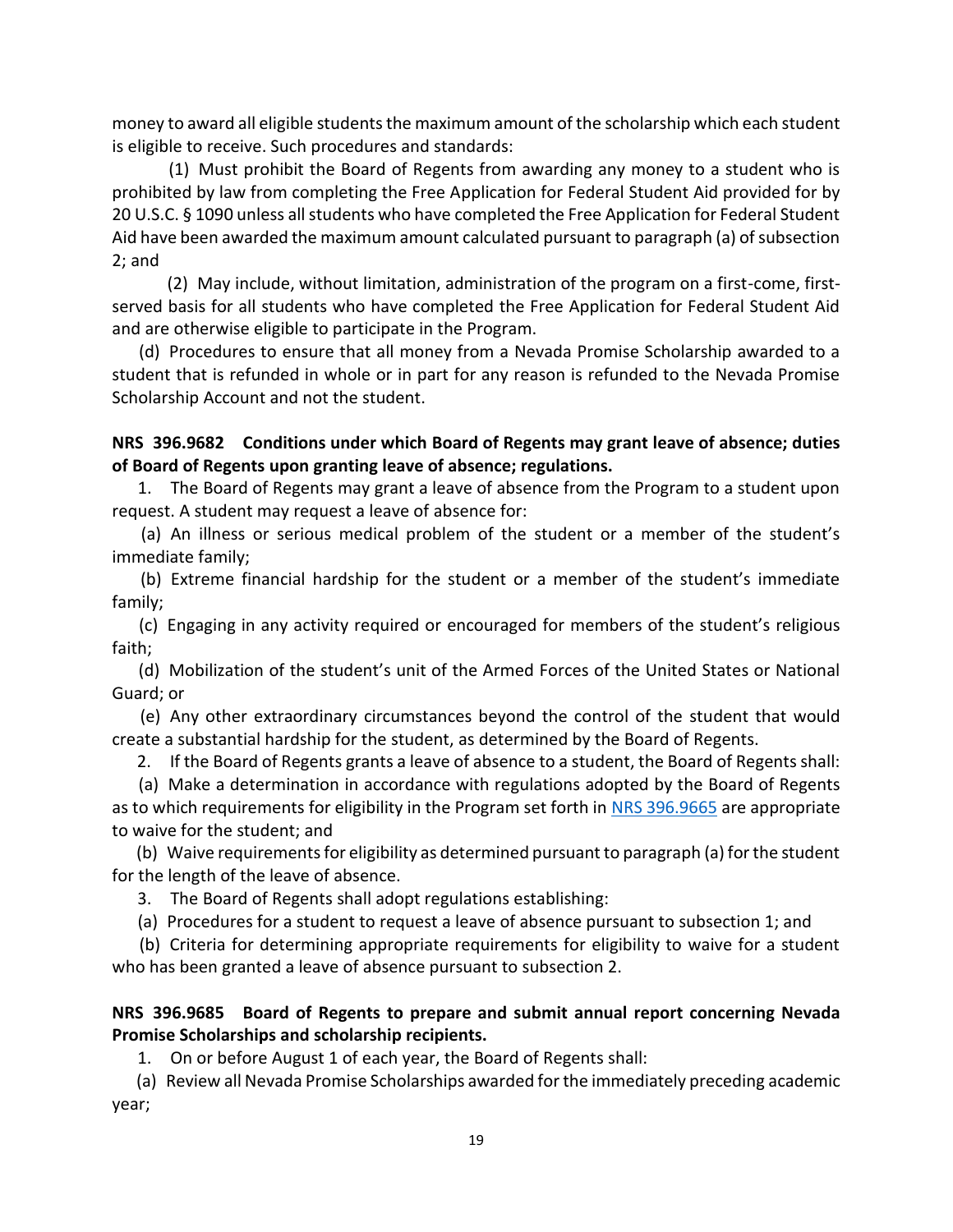(b) Compile a report for the immediately preceding academic year, which must include the number of students who applied for a scholarship, the number of students who received a scholarship, the total cost associated with the award of Nevada Promise Scholarships, the total number of hours of community service performed pursuant to [NRS 396.9665,](https://www.leg.state.nv.us/nrs/nrs-396.html#NRS396Sec9665) the graduation rate of students who received a scholarship and the scholarship retention rate; and

- (c) Submit the report to the Director of the Legislative Counsel Bureau for transmittal to:
	- (1) In even-numbered years, the next regular session of the Legislature; and
	- (2) In odd-numbered years, the Legislative Committee on Education.

2. As used in this section, "scholarship retention rate" means the percentage of students who received a scholarship for the academic year immediately preceding the academic year to which a report compiled pursuant to subsection 1 pertains who did not graduate by the end of that academic year and who also received a Nevada Promise Scholarship for the academic year to which the report pertains.

# <span id="page-19-0"></span>**BOARD OF REGENTS POLICY/NSHE PROCEDURES AND GUIDELINES MANUAL – NEVADA PROMISE SCHOLARSHIP PROGRAM**

Board of Regents *Handbook*, Title 4, Chapter 18, Section 11

Section 11. Nevada Promise Scholarship: Policy and Procedures

- 1. Eligible Institutions. An eligible institution is an NSHE community college, specifically: The College of Southern Nevada (CSN); Great Basin College (GBC); Truckee Meadows Community College (TMCC); and Western Nevada College (WNC).
- 2. Eligibility Requirements for Students. To be eligible to receive a Nevada Promise Scholarship (scholarship), a student must:
	- a. Be a Nevada resident in accordance with the provisions of Title 4, Chapter 15;
	- b. Have not previously been awarded an associate degree or bachelor's degree;
	- c. Have:
		- i. Obtained a high school diploma from a public or private high school located in Nevada;
		- ii. Obtained a high school diploma from a public high school that is located in a county that borders Nevada and accepts students who are residents of Nevada; or
		- iii. Successfully completed the high school equivalency assessment selected by the State Board of Education pursuant to NRS 390.055 before 20 years of age;
	- d. Complete the Nevada Promise Scholarship Program (the Program) application;
	- e. Complete the Free Application for Federal Student Aid (FAFSA), or if the student is prohibited by law from completing the FAFSA, complete an alternative form acknowledging said prohibition, for each academic year of participation in the Program;
	- f. Before enrolling in a community college, participate in one training meeting related to financial aid, the FAFSA, and college orientation;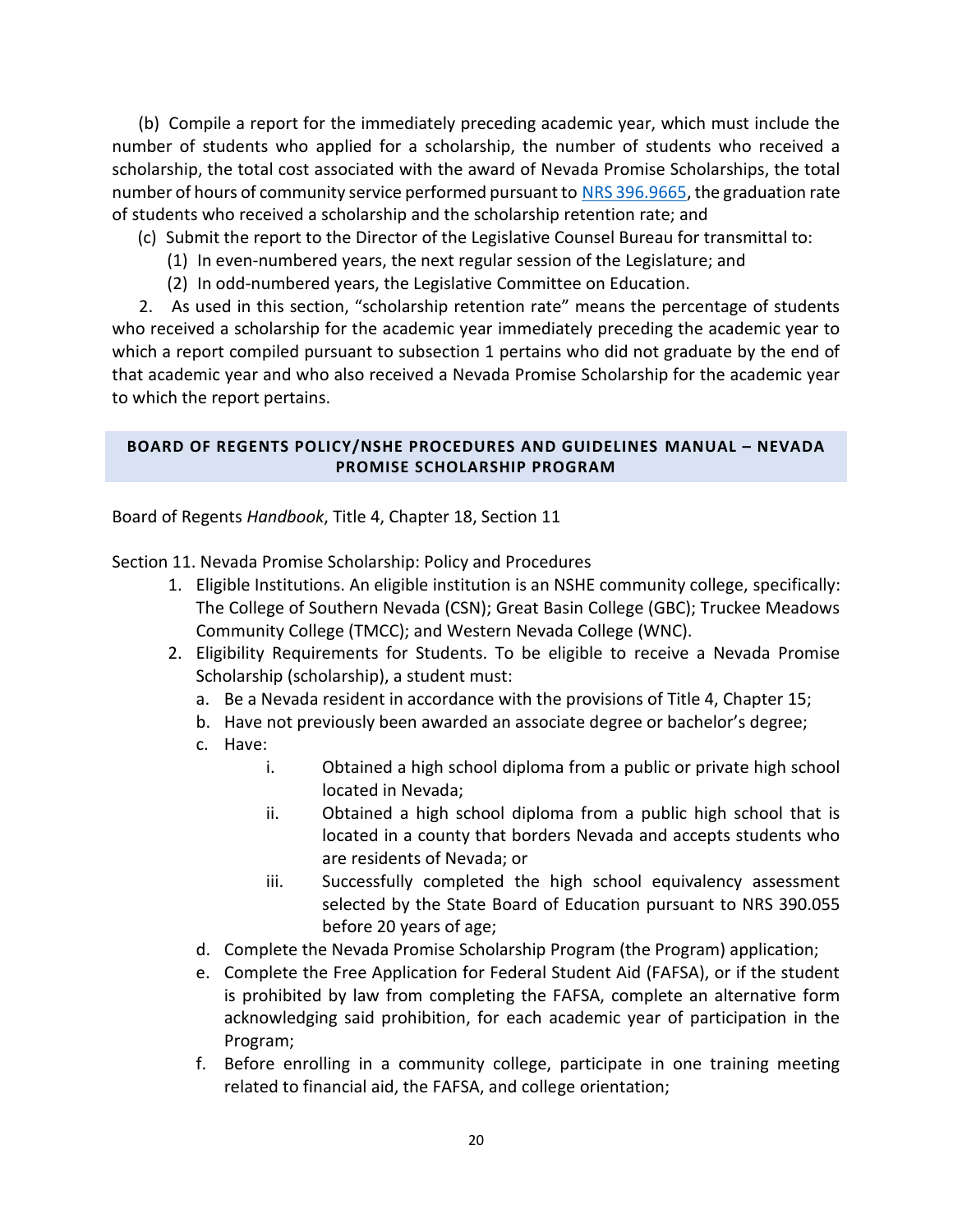- g. Have met at least once with a mentor assigned to the student through the mentoring program before the first semester of enrollment at a community college, and at least twice during each academic year while in the Program;
- h. Complete at least eight hours of community service during the last year of high school and before the first semester of enrollment at a community college;
- i. Beginning with the first semester of enrollment at a community college and each semester thereafter, not including summer academic terms, complete at least eight hours of community service while participating in the Program;
- j. Submit all information deemed necessary by the community college to determine the student's eligibility for gift aid;
- k. Except as otherwise provided, be enrolled in at least 12 credits in a program of study leading to a recognized degree or certificate at a community college for the fall semester of the academic year immediately following the school year in which the student either was awarded a high school diploma or successfully completed the high school assessment selected by the State Board of Education pursuant to NRS 390.055;
- l. Except as otherwise provided, be enrolled in at least 12 credits in a program of study leading to a recognized degree or certificate at a community college for each fall semester and spring semester beginning with the first semester for which the student is eligible pursuant to this Subsection, not including summer academic terms. A student who is on schedule to graduate at:
	- i. The end of a semester may enroll in the number of credits required to graduate;
	- ii. The end of a fall semester is not required to enroll in credits for the following spring semester.
- m. Meet "satisfactory academic progress," as defined in Title IV of the Higher Education Act of 1965, 20 U.S.C. Section(s) 1001 et seq.; and
- n. Except as otherwise provided, have not already received the scholarship for three (3) academic years.
- 3. Students with Disabilities. Students who have a documented physical or mental disability or students who were previously subject to an individualized education program under either the Individuals with Disabilities Education Act, 20 U.S.C. Section(s) 1400 et seq. or a plan under Title V of the Rehabilitation Act of 1973, 29 U.S.C. Section(s) 791 et seq., are exempt from the following eligibility requirements:
	- a. The minimum number of credits prescribed in Subsections k. and l. of Subsection 2; and
	- b. The limitation on the number of academic years a student may receive the scholarship as set forth in Subsection n. of Subsection 2.
- 4. Appeals
	- a. Grounds for Appeal: Each community college shall allow an applicant or a scholarship recipient to appeal any adverse decision concerning his or her eligibility to receive a scholarship.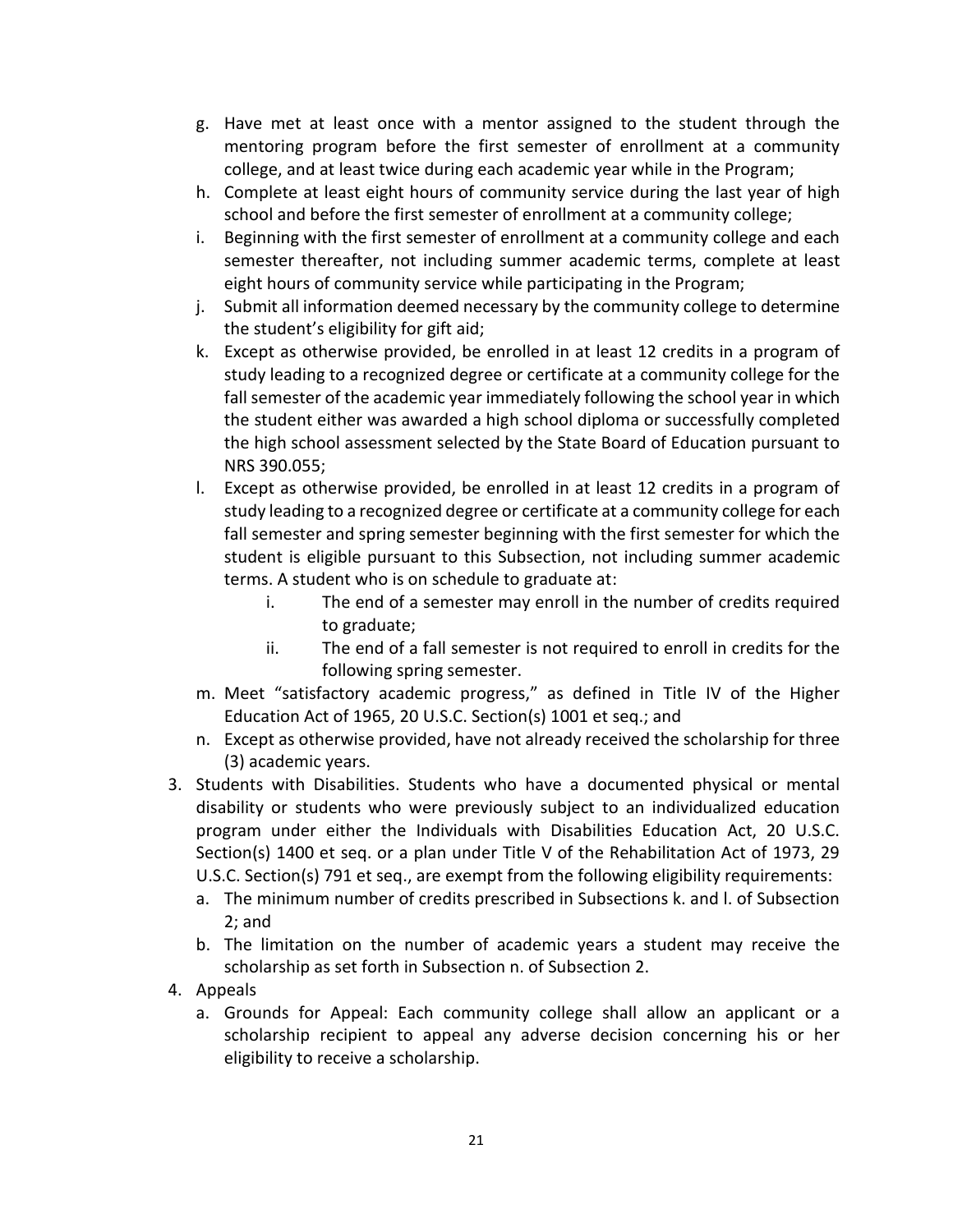- b. Process for Appeal: Each community college shall develop a process for appeals that, at a minimum, meets the requirements of the federal Title IV satisfactory academic progress appeals process.
- c. Documentation from the Student: Each community college may request any additional information reasonably necessary to properly and thoroughly review the appeal.
- d. Review of the Appeal: Except as otherwise provided, the final determination on any appeal pursued under this Subsection shall be reached on a case-by-case basis and shall be based on the facts of each case as presented by the appellant and the community college.
- e. Notification to Student of Action: Each community college shall notify the student in writing of the final determination on the appeal.
- 5. Leaves of Absence. A student may request a leave of absence from the Program for:
	- a. An illness or serious medical problem of the student or a member of the student's immediate family;
	- b. Extreme financial hardship for the student or a member of the student's immediate family;
	- c. Engaging in any activity required or encouraged for members of the student's religious faith;
	- d. Mobilization of the student's unit of the Armed Forces of the United States or National Guard; or
	- e. Any other extraordinary circumstances beyond the control of the student that would create a substantial hardship for the student, as determined by the community college.

A leave of absence may be granted only for one or more of the reasons stated above. If approved by the community college, the student may be temporarily exempted from any of the requirements set forth in Subsections d. through l. of Subsection 2, inclusive, while leave of absence is in effect.

A leave of absence may not exceed four (4) years in length.

- 6. Transferability. A student receiving the scholarship who transfers to another eligible institution shall continue to receive the scholarship so long as the student has maintained eligibility as defined in Subsection 2. After transferring, a student must meet all the conditions of Subsection 2 at the new institution in order to remain eligible for the scholarship.
- 7. Community Service.
	- a. Each community college shall:
		- i. Maintain a list of community service opportunities available to scholarship applicants and recipients to allow them to satisfy the eligibility requirements for participation in the Program concerning the completion of community service; and
		- ii. Post the list of community service opportunities on a publicly available website maintained by the community college or local partnering organization.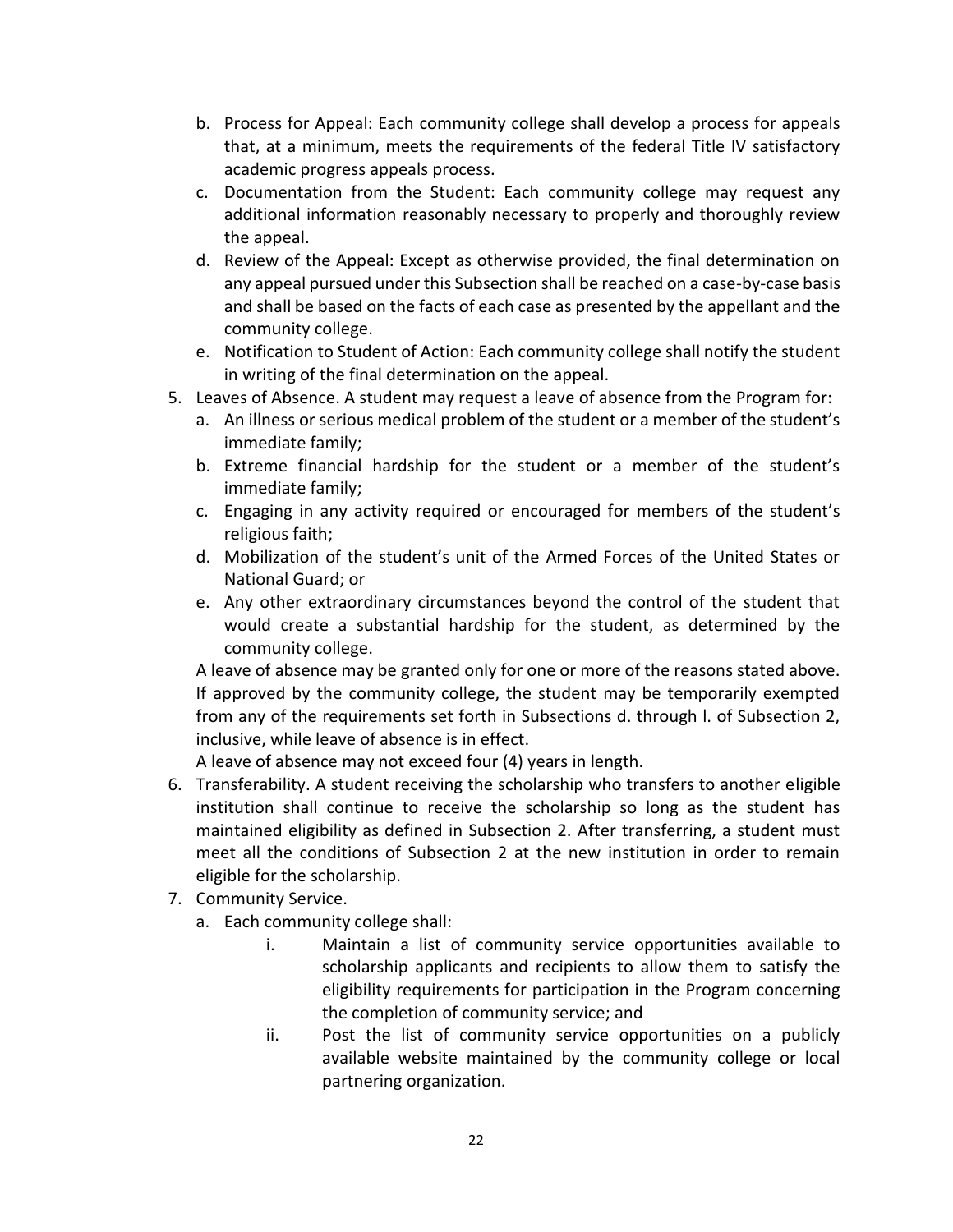- b. The list of community service opportunities maintained by each community college is not exclusive, and students may perform other community service that meets the requirements of this Section in order to satisfy the eligibility requirements for participation in the Program.
- c. Community service performed to satisfy the eligibility requirements must benefit or support the community and shall not:
	- i. Result in compensation, payment or remuneration of any kind for the student;
	- ii. Directly benefit a member of the family of the applicant or student, as applicable;
	- iii. Include paid or unpaid internships;
	- iv. Include donation of money or items as community service; or
	- v. Include participation in fund-raising events but may include volunteering to assist in the administration of the event. For example, as a "walker" in a "cancer walk" to raise money for cancer research does not qualify as community service, but volunteering to assist with registration, set-up or similar activities at the event may qualify as community service.
- d. Community service may be performed with or under the direction of a faith-based organization but must not include religious proselytizing or persuasion.
- 8. Awarding of Scholarships.
	- a. Community colleges shall notify students that scholarship awards are contingent on available funding.
	- b. In the event that sufficient funds are not available to award scholarships to all eligible students, community colleges shall award based on the following priorities:
		- i. First, to students who have received the award in previous academic years, on a first-come, first-served basis, based on the FAFSA or alternative form completion date; and
		- ii. Second, to students who would be receiving the award for the first time on a first-come, first-served basis based on the FAFSA or alternative form completion date.
- 9. Definitions
	- a. "Academic year" means two (2) consecutive semesters, beginning with a fall semester, and one (1) summer academic term at a community college.
	- b. "FAFSA" is the Free Application for Federal Student Aid provided for by 20 U.S.C. Section 1090.
	- c. "Gift aid" means a Federal Pell grant, a Federal Supplemental Educational Opportunity Grant, a Governor Guinn Millennium Scholarship awarded pursuant to NRS 396.911 to 396.945, inclusive, or a grant awarded under the Silver State Opportunity Grant Program pursuant to NRS 396.950 to 396.960, inclusive, received by a student.
	- d. "Nevada Promise Scholarship" means a scholarship awarded in accordance with this policy and pursuant to NRS 396.965.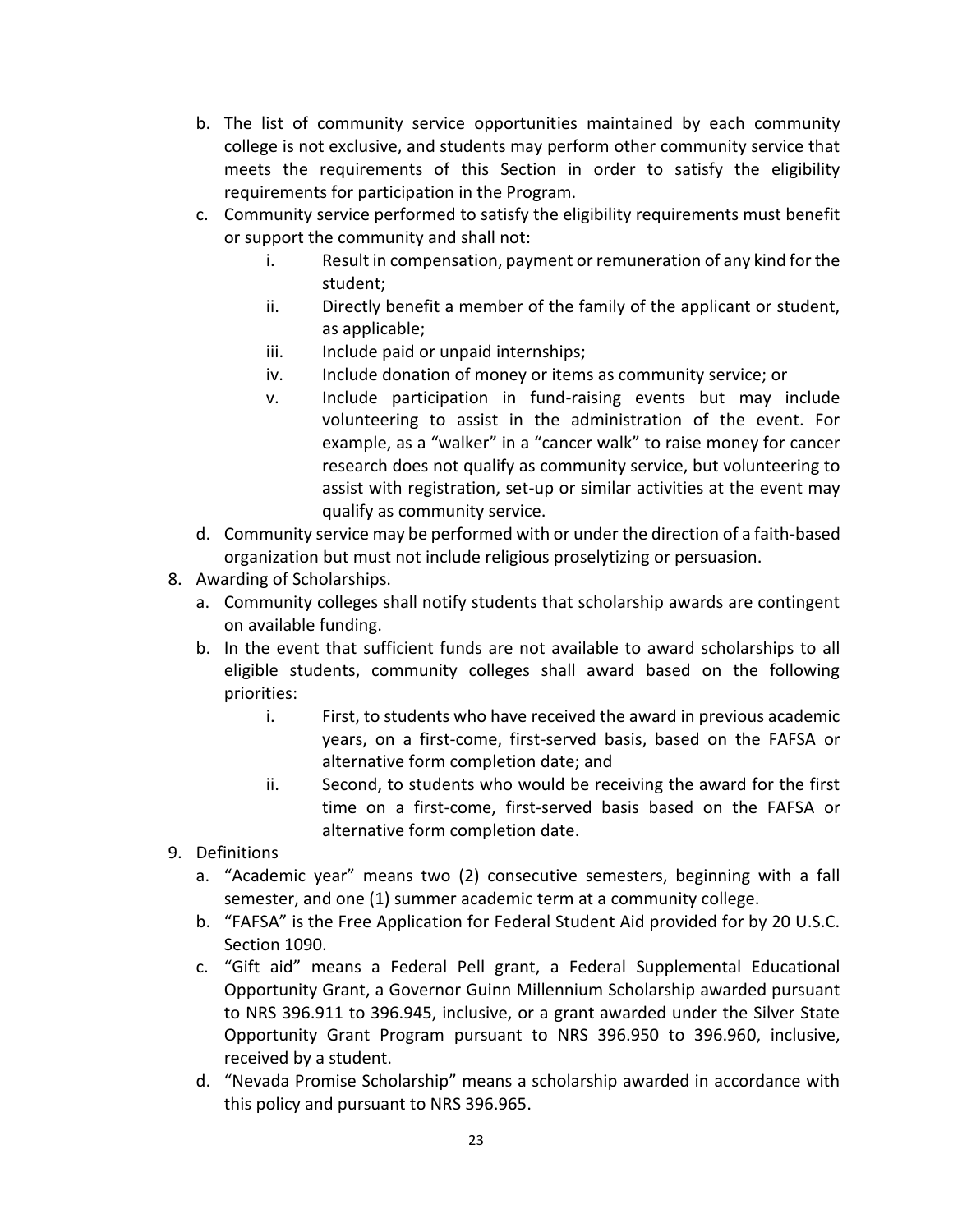- e. "Nevada Promise Scholarship Account" is the account created in the Nevada State General Fund and administered by the Nevada State Treasurer pursuant to NRS 396.9645.
- f. "Registration fee and other mandatory fees" means a registration fee assessed per credit and mandatory fees assessed per credit pursuant to Title 4, Chapter 17 of the Handbook, and charged to all students by a community college. This term does not include special course fees, differential program fees, or fees charged for specific programs of study, books or supplies even if such fees are considered necessary for enrollment.
- g. "Scholarship retention rate" means the percentage of students who received a scholarship for the academic year immediately preceding the academic year to which a report compiled pursuant to Subsection 10 pertains who did not graduate by the end of that academic year and who also received a scholarship for the academic year to which the report pertains.
- 10. Reporting. On an annual basis, the community colleges shall submit to the Vice Chancellor for Community Colleges data to include the number of students who applied for a scholarship, the number of students who received a scholarship, the total cost associated with the award of scholarships, the total number of hours of community service performed pursuant to Subsection 7, the graduation rate of students who received a scholarship and the scholarship retention rate, as well as any other information deemed necessary to evaluate the Program.
- 11. Procedures and Guidelines.
	- a. The Chancellor shall establish in Procedures & Guidelines the following:
		- i. Any deadlines necessary for the implementation of the program;
		- ii. A common application for the program;
		- iii. An acknowledgment form pursuant to Subsection 2 for students who are prohibited by law from completing the FAFSA;
		- iv. Reporting requirements related to the number of appeals received, the reason for appeals, and the final determinations on appeals pursuant to Subsection 4;
		- v. Requirements for mentoring programs administered by the community colleges; and
		- vi. Any other provisions necessary to guide the community colleges in fulfilling the statutory requirements of the program.
	- b. The Chancellor may establish procedures authorizing a community college to enter into an agreement with one or more nonprofit organizations or governmental entities to conduct any activities required by this Section for a training program that allows a student to satisfy the requirements of Subsection f. of Subsection 2 and/or a mentoring program that allows a student to satisfy the requirements of Subsection g. of Subsection 2.
- 12. Disclaimer. The standards set forth in this Section are subject to amendment and are not intended to and do not create any right or interest in liberty or property or establish a basis for any cause of action against the state, its political subdivisions, agencies, boards, commissions, departments, officers or employees.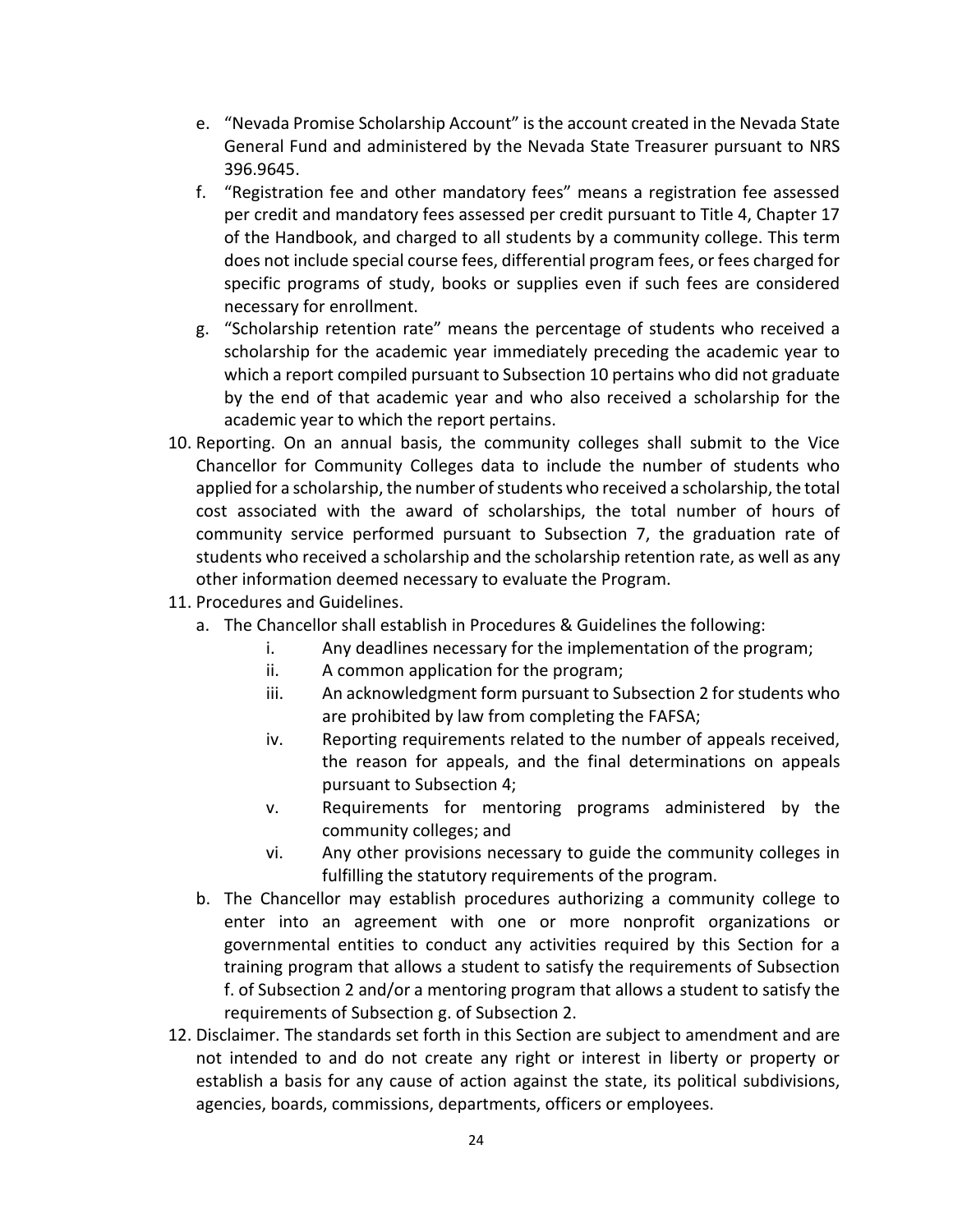# *NSHE Procedures and Guidelines Manual*, Chapter 11, Section 3

Section 3. Nevada Promise Scholarship Program

Title 4, Chapter 18, Section 11 of the Board of Regents' Handbook directs the Chancellor to establish procedures and guidelines to comply with the requirements of the Nevada Promise Scholarship Program codified under Chapter 396 of the Nevada Revised Statutes.

1. Deadlines.

To be eligible to receive a Nevada Promise Scholarship, a student must meet the following deadline requirements:

- a. Application: A student must complete the Nevada Promise Scholarship Application on or before October 31st of the year prior to the student's first fall semester of enrollment. (Ex: A student planning to enroll for their first semester in Fall 2020 must complete the Application on or before October 31, 2019.)
- b. Free Application for Federal Student Aid (FAFSA): A student must complete the FAFSA on or before March 1st prior to each academic year. A student who is prohibited by law from completing the FAFSA must complete the acknowledgement form, as defined in Subsection 3 of this Section, on or before March 1st prior to each academic year.
- c. Training: A student must participate in one training meeting related to financial aid, the FAFSA, and College Orientation on or before March 1st in the year of the student's first fall semester of enrollment.
- d. Community Service: A student must complete at least 8 hours of eligible community service as defined in Title 4, Chapter 18, Section 11 of the Board of Regents' Handbook on or before July 1st in the year of the student's first fall semester of enrollment. To maintain eligibility, a student must complete at least 8 hours of eligible community service on or before January 1st for fall semester and on or before July 1st for spring semester.
- e. Meeting with a Mentor: A student must have met at least once with a mentor assigned to them, in accordance with Subsection 5 of this Section, on or before July 1st in the year of the student's first fall semester of enrollment. To maintain eligibility, a student must meet at least once with their assigned mentor on or before January 1st for fall semester and on or before July 1st for spring semester while enrolled and receiving the scholarship.
- f. Gift Aid Eligibility Documentation: A student must submit all information deemed necessary by the community college to determine the student's eligibility for gift aid on or before July 1st prior to each academic year.
- g. Leaves of Absence: A leave of absence must be requested before or during the first semester in which said leave of absence would commence.
- 2. Common Application.

There shall be a single, web-based application for the scholarship that is utilized by all four community colleges. The application shall be created and maintained by the Vice Chancellor for Community Colleges, with input from the community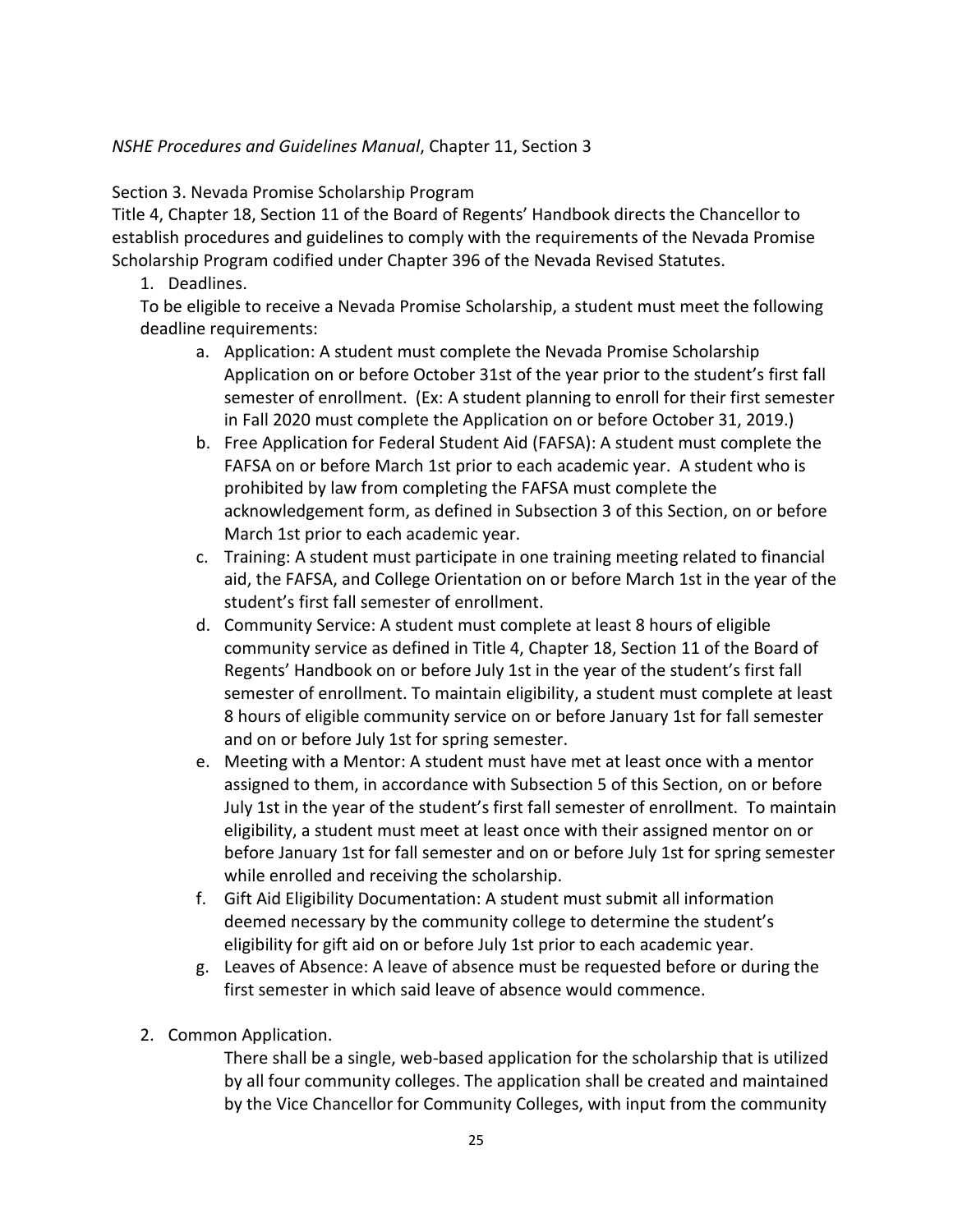colleges. The information collected shall be available to each community college for their respective applicants.

3. Acknowledgement Form.

Students who are prohibited by law from completing a FAFSA must complete the Nevada Promise Scholarship Non-FAFSA Filer Affirmation form affirming said prohibition. This form shall be a single form utilized by all community colleges for this purpose and shall be created and maintained by the Vice Chancellor for Community Colleges, with input from the community colleges.

4. Reporting on Appeals and Leaves of Absence

In addition to the requirements of Title 4, Chapter 18, Section 11 of the Board of *Regents' Handbook*, each community college shall track and report on an annual basis to the Vice Chancellor for Community Colleges:

- a. The number of appeals received;
- b. The number of appeals granted;
- c. The number of appeals denied;
- d. The reasons provided by students for appeal;
- e. The number of requests for Leaves of Absence received; and
- f. The number of Leaves of Absence granted.

The community college shall maintain all necessary information on appeals and leaves of absence granted for each student.

- 5. Mentoring Program
	- a. Each community college shall create and maintain a Nevada Promise Scholarship mentoring program for the purpose of students gaining and maintaining eligibility in accordance with Title 4, Chapter 18, Section 11 of the *Board of Regents' Handbook*.
	- b. Each community college shall pair a Nevada Promise Scholarship applicant (mentee) directly with an eligible mentor who shall serve as that student's mentor for the duration of their enrollment in the program, unless a request is made by the student or mentor for reassignment. The community college shall provide the mentee and parent/guardian with the name and contact information for the assigned mentor. The community college shall also provide the mentor with the name and contact information for each assigned mentee as well as their parent/guardian. Each mentor shall include the parent/guardian in any initial communication. Each community college may require a parental consent form for mentees to participate in the mentoring program.
	- c. Mentors shall meet with mentees in either a public setting or at a time and place established by the community college, for example a meet-and-greet session at the community college. A mentor may conduct a meeting over the phone if a personal meeting is unreasonably burdensome.
	- d. Each mentor shall be assigned no more than ten (10) mentees at any one time.
	- e. An eligible mentor shall: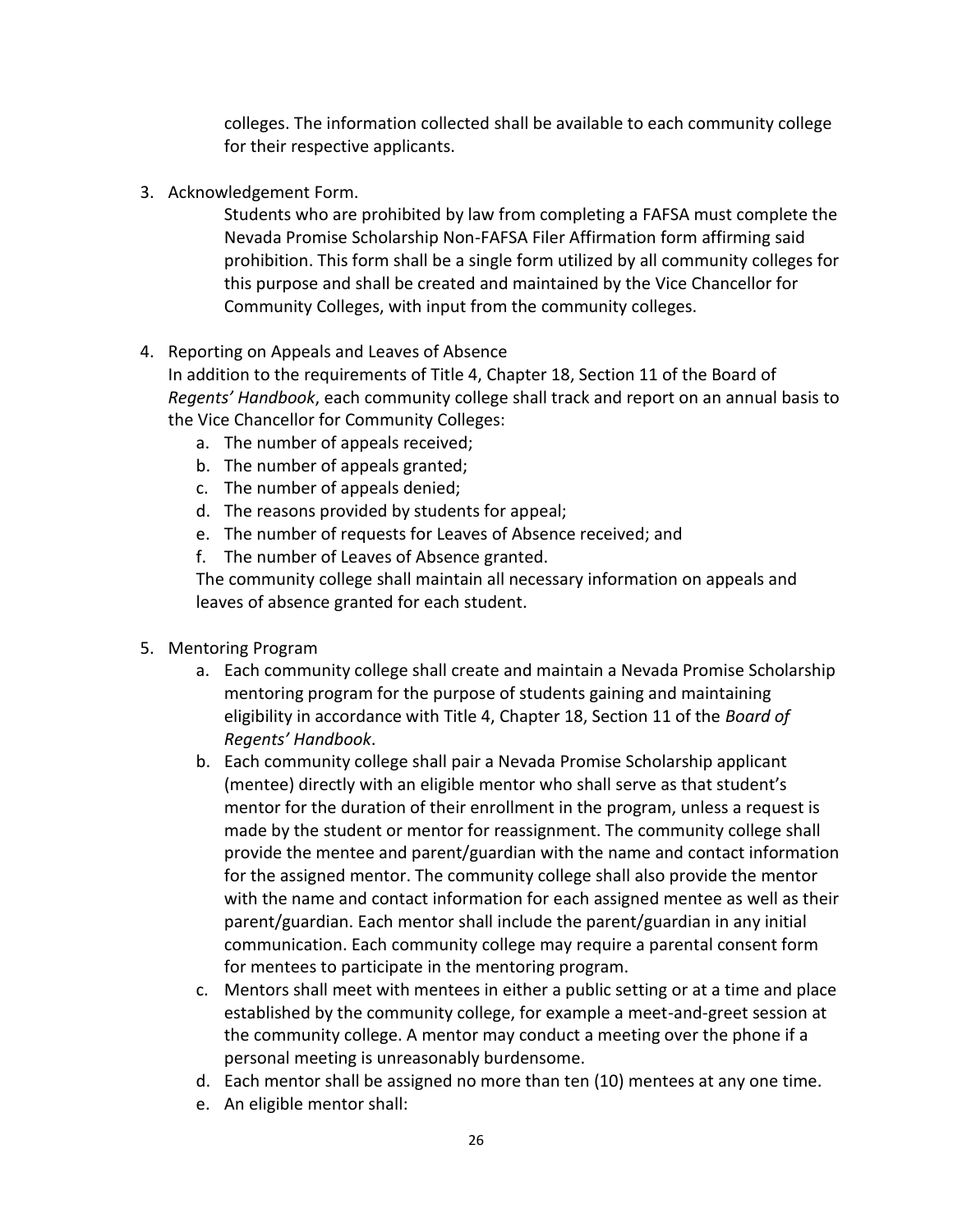- i. Be 21 years old or older;
- ii. Pass a comprehensive background check, including but not to limited to a criminal background check, at least once every three years;
- iii. Complete a training offered by the community college that includes but is not limited to: a. Nevada Promise Scholarship eligibility requirements;
	- a. FAFSA and Financial Aid;
	- b. How to effectively communicate and work with prospective and new college students;
	- c. Guidelines for safely meeting individually with students; and
	- d. Contact information for a staff member at the community college who can answer questions from mentors or mentees.
- 6. Students with Disabilities

Students who have a documented temporary or permanent physical or mental disability or who were previously subject to an individualized education program (IEP) under the Individuals with Disabilities Education Act, 20 U.S.C. §§ 1400 et seq., or a plan under Title V of the Rehabilitation Act of 1973, 29 U.S.C. §§ 791 et seq. are to be determined by the community college to be exempt from the following NPS eligibility criteria:

- a. The minimum number of credits required for eligibility; and
- b. The limitation on the number of academic years a student may receive the scholarship.

To receive funding under a reduced credit load, students must submit to the community college's disability resource center (DRC) the Nevada Promise Scholarship Students with Documented Disabilities form by the end of the semester for which they are seeking funding. The completed form will be sent directly from the DRC to the financial aid office, where the scholarship award will be processed.

Should the student begin the semester under regular funding criteria and then submit the form after receiving the scholarship, funding may be reduced and the student's full refund (if applicable) will be returned to the Nevada Promise Scholarship account. If it is determined that circumstances leading to changes in a student's documented disability require that they reduce their credit load after the Nevada Promise Scholarship Students with Documented Disabilities form is submitted for the current semester, the student may request a revision to be done on a case-by-case basis provided this determination is made before the end of the semester.

# 7. Refunds.

All money from a Nevada Promise Scholarship awarded to a student that is refunded in whole or in part for any reason shall be refunded to the Nevada Promise Scholarship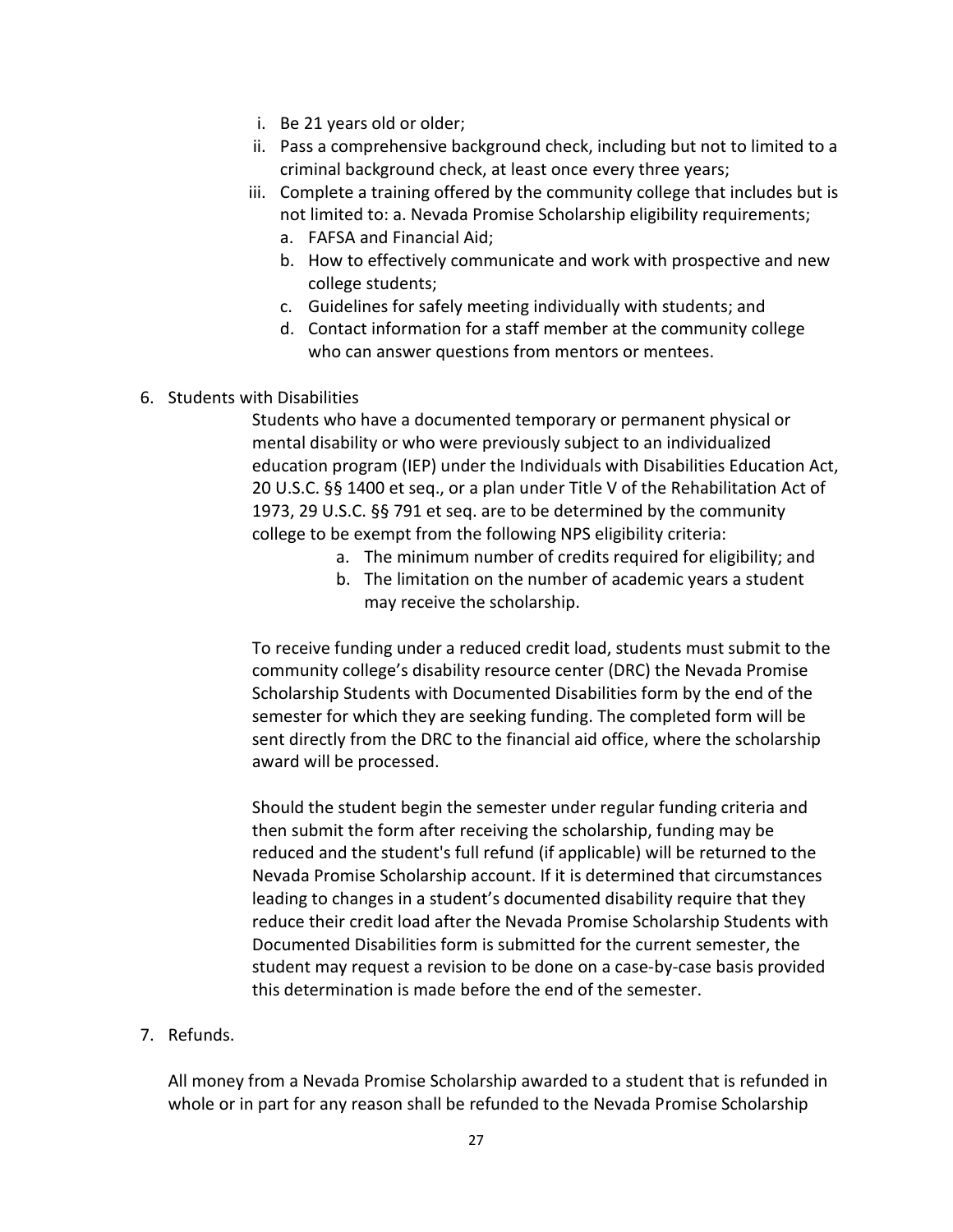account and not the student. In the event a Nevada Promise Scholarship recipient is due a refund that is less than 100%, and said student has also received funds from the Governor Guinn Millennium Scholarship (GGMS), the refunded amount shall be divided and returned to these two programs based on the proportionality between these two programs of the original award, up to the amount originally awarded from each scholarship. This proportional approach applies only after any Pell Grant or other Title IV aid, if any, is returned to the federal government according to the Return To Title IV (R2T4) calculation.

For example:

1) A student's entire bill was paid using a combination of GGMS and NPS and is due a partial refund of 50%:

Total bill of \$1,000. GGMS paid \$250 (25% of total) NPS paid \$750 (75% of total) Refund due is 50% (\$500) GGMS receives \$125 (.25\*500) NPS receives \$375 (.75\*500)

2) A student's entire bill was paid using a combination of Pell, GGMS and NPS and is due

a partial refund that is less than R2T4:

Total bill of \$1,800 Pell paid \$473 GGMS paid \$480 NPS paid \$847 Refund due is \$350 R2T4 results in a return of \$400 (which exceeds refunded amount) GGMS receives \$0 NPS receives \$0

3) A student's entire bill was paid using a combination of Pell, GGMS and NPS and is due a partial refund that is greater than R2T4:

Total bill of \$1,800 Pell paid \$473 GGMS paid \$480 (36.2% of GGMS+NPS Total) NPS paid \$847 (63.8% of GGMS+NPS Total) Refund due is \$350 R2T4 results in a return of \$200 GGMS receives \$54.30 (.362\*150) NPS receives \$95.70 (.638\*150)

# <span id="page-27-0"></span>**SENATE BILL 347 (CHAPTER 542, STATUTES OF NEVADA 2021) – SELECTED SECTIONS**

EXPLANATION – Matter in *bolded italics* is new; matter between brackets **[**omitted material**]** is material to be omitted.

THE PEOPLE OF THE STATE OF NEVADA, REPRESENTED IN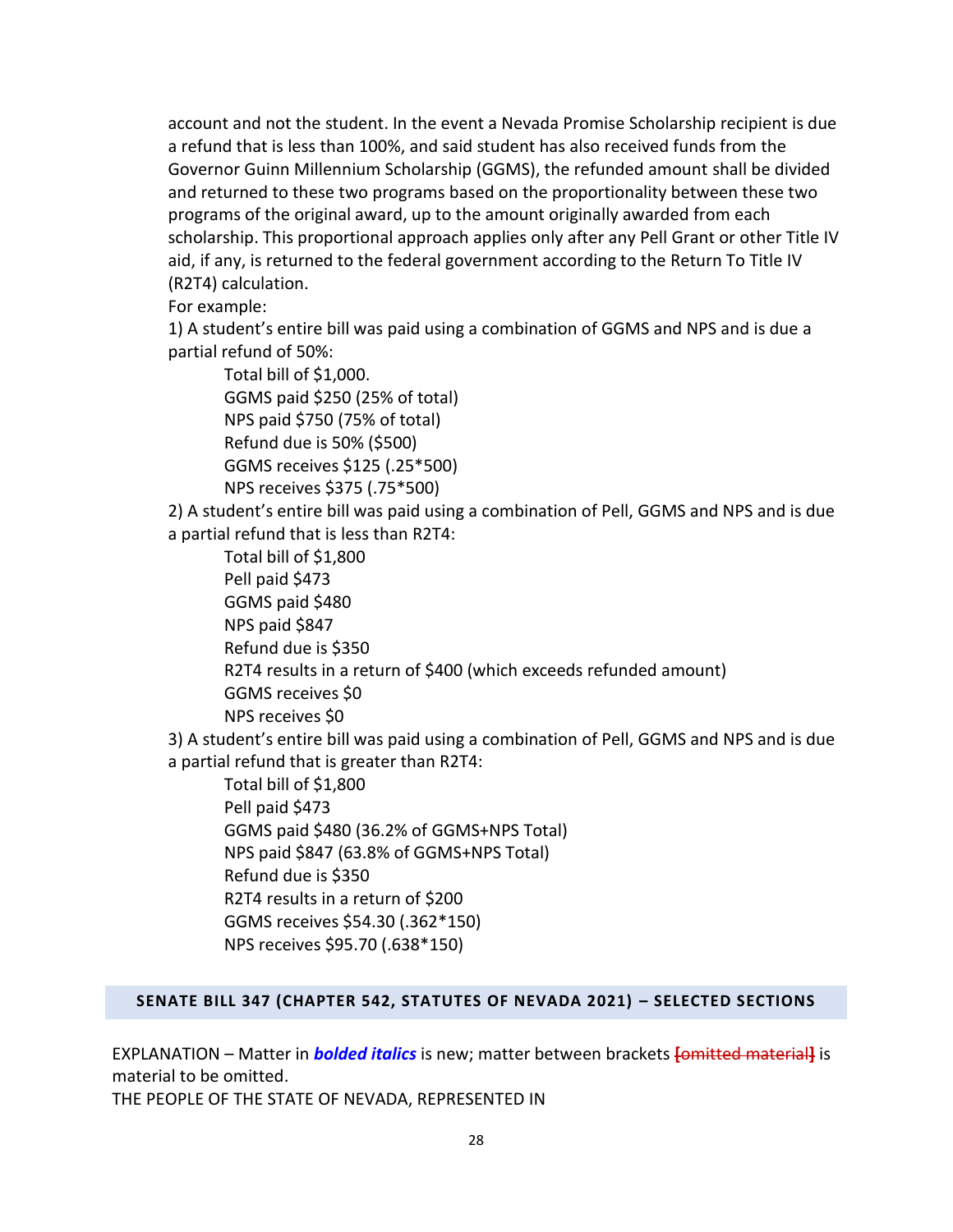## SENATE AND ASSEMBLY, DO ENACT AS FOLLOWS:

**. . . .**

**Sec. 27.05.** NRS 396.540 is hereby amended to read as follows: 396.540 1. For the purposes of this section:

(a) "Bona fide resident" shall be construed in accordance with the provisions of NRS 10.155 and policies established by the Board of Regents, to the extent that those policies do not conflict with any statute. The qualification "bona fide" is intended to ensure that the residence is genuine and established for purposes other than the avoidance of tuition.

(b) "Matriculation" has the meaning ascribed to it in regulations adopted by the Board of Regents.

(c) "Tuition charge" means a charge assessed against students who are not residents of Nevada and which is in addition to registration fees or other fees assessed against students who are residents of Nevada.

2. The Board of Regents may fix a tuition charge for students at all campuses of the System, but tuition charges must not be assessed against:

(a) All students whose families have been bona fide residents of the State of Nevada for at least 12 months before the matriculation of the student at a university, state college or community college within the System;

(b) All students whose families reside outside of the State of Nevada, providing such students have themselves been bona fide residents of the State of Nevada for at least 12 months before their matriculation at a university, state college or community college within the System;

(c) All students whose parent, legal guardian or spouse is a member of the Armed Forces of the United States who:

(1) Is on active duty and stationed at a military installation in the State of Nevada or a military installation in another state which has a specific nexus to this State, including, without limitation, the Marine Corps Mountain Warfare Training Center located at Pickel Meadow, California; or

(2) Was on active duty and stationed at a military installation in the State of Nevada or a military installation in another state which has a specific nexus to this State, including, without limitation, the Marine Corps Mountain Warfare Training Center located at Pickel Meadow, California, on the date on which the student **[**enrolled at**]** *is admitted to* an institution of the System if such students *enroll and* maintain continuous enrollment at an institution of the System;

(d) All students who are using benefits under the Marine Gunnery Sergeant John David Fry Scholarship pursuant to 38 U.S.C. § 3311(b)(8);

(e) All public school teachers who are employed full-time by school districts in the State of Nevada;

(f) All full-time teachers in private elementary, secondary and postsecondary educational institutions in the State of Nevada whose curricula meet the requirements of chapter 394 of NRS;

(g) Employees of the System who take classes other than during their regular working hours;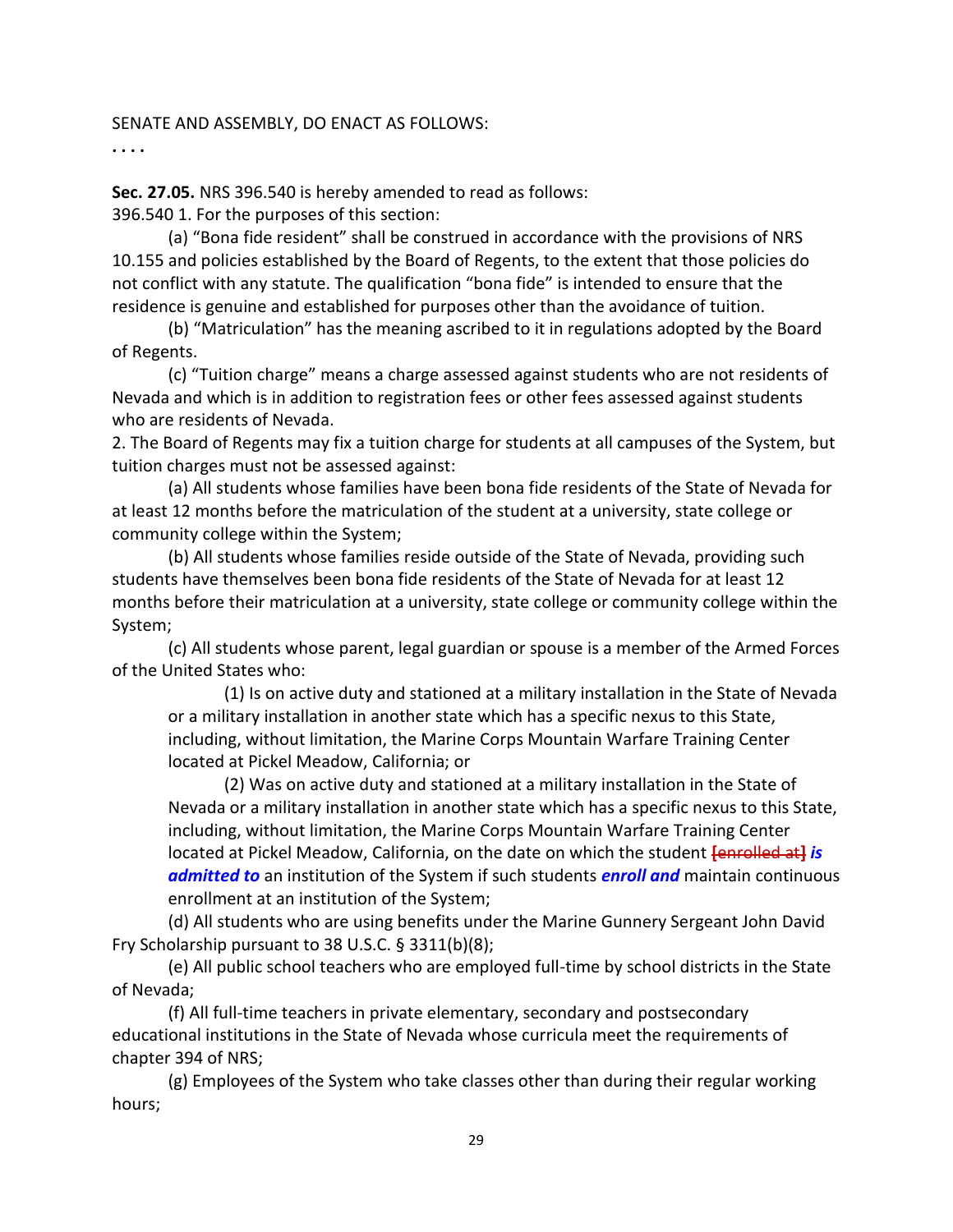(h) Members of the Armed Forces of the United States who are on active duty and stationed at a military installation in the State of Nevada or a military installation in another state which has a specific nexus to this State, including, without limitation, the Marine Corps Mountain Warfare Training Center located at Pickel Meadow, California;

(i) Veterans of the Armed Forces of the United States who were honorably discharged and who were on active duty while stationed at a military installation in the State of Nevada or a military installation in another state which has a specific nexus to this State, including, without limitation, the Marine Corps Mountain Warfare Training Center located at Pickel Meadow, California, on the date of discharge;

(j) Except as otherwise provided in subsection 3, veterans of the Armed Forces of the United States who were honorably discharged within the 5 years immediately preceding the date of matriculation of the veteran at a university, state college or community college within the System; **[**and**]** 

(k) Veterans of the Armed Forces of the United States who have been awarded the Purple Heart **[**.**]***; and* 

# *(l) Students who graduated from a high school located in this State, regardless of whether the student or the family of the student have been bona fide residents of the State of Nevada for at least 12 months before the matriculation of the student at a university, state college or community college within the System.*

3. The Board of Regents may grant more favorable exemptions from tuition charges for veterans of the Armed Forces of the United States who were honorably discharged than the exemption provided pursuant to paragraph (j) of subsection 2, if required for the receipt of federal money.

4. The Board of Regents may grant exemptions from tuition charges each semester to other worthwhile and deserving students from other states and foreign countries, in a number not to exceed a number equal to 3 percent of the total matriculated enrollment of students for the last preceding fall semester.

**. . . .**

**Sec. 27.97.** NRS 396.9665 is hereby amended to read as follows:

396.9665 1. To be eligible to receive a Nevada Promise Scholarship, a student must:

(a) Be a bona fide resident of this State, as construed in NRS 396.540 **[**.**]** *, or have graduated from a high school located in this State.*

(b) Have not previously been awarded an associate's degree or bachelor's degree.

(c) Have obtained a high school diploma awarded by a public or private high school located in this State or public high school that is located in a county that borders this State and accepts pupils who are residents of this State or have successfully completed the high school equivalency assessment selected by the State Board pursuant to NRS 390.055 before 20 years of age.

(d) Complete the application for the Nevada Promise Scholarship Program in accordance with the regulations prescribed by the Board of Regents.

(e) Complete the Free Application for Federal Student Aid provided for by 20 U.S.C. § 1090 or, if the student is prohibited by law from completing the Free Application for Federal Student Aid, an alternative determination for financial aid prescribed by the Board of Regents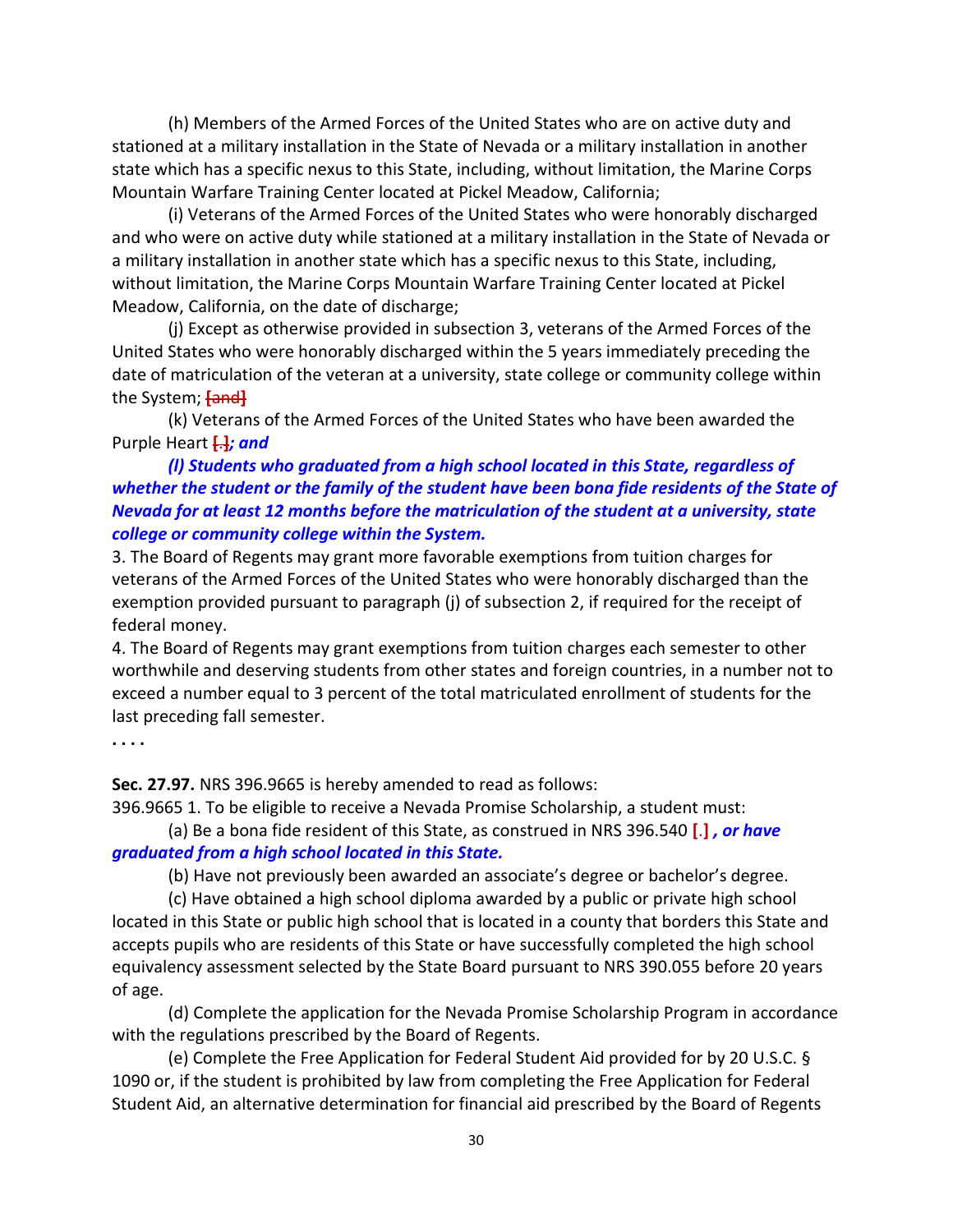for each academic year of participation in the Program on or before the deadline prescribed by the Board of Regents.

(f) Before enrolling in a community college, participate in one training meeting related to financial aid, the Free Application for Federal Student Aid and college orientation, as prescribed by the Board of Regents by regulation.

(g) Have met at least once with a mentor assigned to the student through the mentoring program established by the Board of Regents pursuant to NRS 396.965 before the first semester of enrollment at a community college and at least twice for each academic year while participating in the Program.

(h) Complete at least 8 hours of community service during the last year of high school and before the first semester of enrollment at a community college and at least 8 hours of community service each semester thereafter, not including summer academic terms, while participating in the Program. Community service performed to satisfy the requirements of this paragraph must not include religious proselytizing or service for which the student receives any type of compensation or which directly benefits a member of the family of the student.

(i) Submit all information deemed necessary by the Board of Regents to determine the student's eligibility for gift aid.

(j) Except as otherwise provided in subsection 2, be enrolled in at least 12 semester credit hours in a program of study leading to a recognized degree or certificate at a community college for the fall semester of the academic year immediately following the school year in which the student was awarded a high school diploma or have successfully completed the high school equivalency assessment selected by the State Board pursuant to NRS 390.055.

(k) Except as otherwise provided in subsection 2 and this paragraph, be enrolled in at least 12 semester credit hours in a program of study leading to a recognized degree or certificate at a community college for each fall semester and spring semester beginning with the first semester for which the student received a Nevada Promise Scholarship, not including summer academic terms. A student who is on schedule to graduate at:

(1) The end of a semester may enroll in the number of semester credit hours required to graduate.

(2) The end of a fall semester is not required to enroll in credit hours for the spring semester.

(l) Meet satisfactory academic progress, as defined by federal requirements established pursuant to Title IV of the Higher Education Act of 1965, 20 U.S.C. §§ 1001 et seq., and determined by the community college in which the student is enrolled.

2. The Board of Regents shall establish criteria with respect to students who have a documented physical or mental disability or who were previously subject to an individualized education program under the Individuals with Disabilities Act, 20 U.S.C. §§ 1400 et seq., or a plan under Title V of the Rehabilitation Act of 1973, 29 U.S.C. §§ 791 et seq. The criteria must provide an exemption for those students from:

(a) The limitation on eligibility for a Nevada Promise Scholarship set forth in paragraph (b) of subsection 3; and

(b) The minimum number of credits prescribed in paragraphs (j) and (k) of subsection 1. 3. A student who meets the requirements of subsection 1 is eligible for a Nevada Promise Scholarship from the Program until the occurrence of the first of the following events: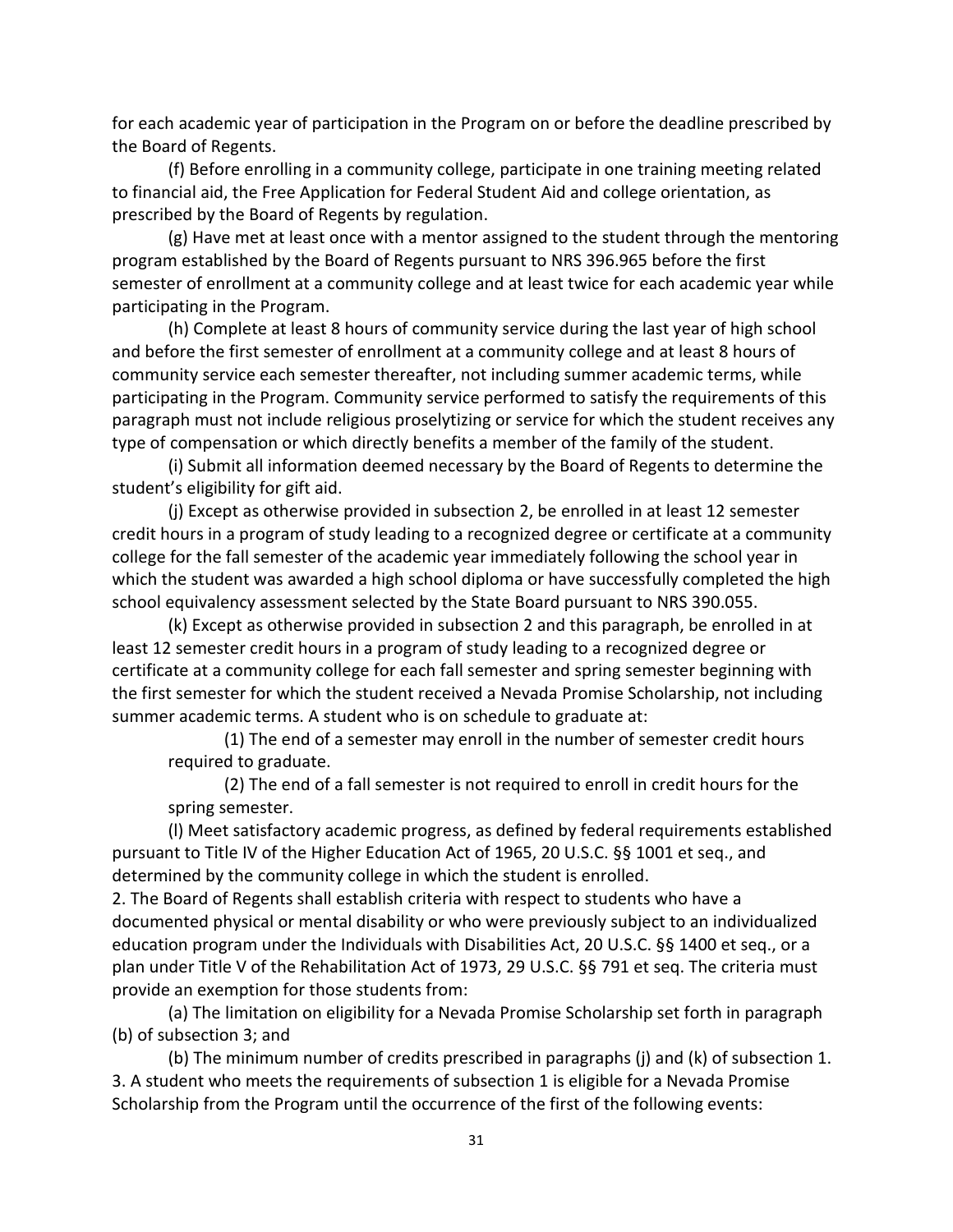(a) The student is awarded an associate's degree or bachelor's degree; or

(b) Except as otherwise provided in subsection 2, the student receives a Nevada Promise Scholarship from the Program for 2 academic years, not including the initial academic year. **Sec. 27.99.** NRS 396.968 is hereby amended to read as follows:

396.968 1. The Board of Regents shall award Nevada Promise Scholarships in accordance with this section to students who are enrolled at a community college and are eligible to receive such scholarships under the provisions of NRS 396.9665.

2. For each eligible student, the Board of Regents shall:

(a) Calculate the maximum amount of a Nevada Promise Scholarship which the student is eligible to receive based on criteria established by regulation pursuant to this section.

(b) Determine the actual amount of the Nevada Promise Scholarship, if any, which will be awarded to the student, which must not exceed the maximum amount calculated pursuant to paragraph (a), but which may be in a lesser amount if the Board of Regents receives notice from the State Treasurer pursuant to subsection 3 that the money available in the Nevada Promise Scholarship Account for any semester is insufficient to award to all eligible students the maximum amount of a Nevada Promise Scholarship which each student is eligible to receive.

(c) If the student is to receive a Nevada Promise Scholarship, award the student a Nevada Promise Scholarship in the amount determined pursuant to paragraph (b). The Board of Regents shall disburse the amount of the Nevada Promise Scholarship awarded to the student, on behalf of the student, directly to the community college in which the student is enrolled. 3. The Board of Regents shall submit a request for a disbursement from the Nevada Promise Scholarship Account created by NRS 396.9645 for the maximum amount of money that will be required to fund a scholarship for each eligible student. Within the limits of money available in the Nevada Promise Scholarship Account, the State Treasurer shall disburse the amount requested to the Board of Regents for disbursement to each community college. If there is insufficient money in the Account to disburse that amount to each community college, the State Treasurer shall provide notice that insufficient money remains in the Nevada Promise Scholarship Account to the Board of Regents. The State Treasurer shall include in the notice the amount of money available for the award of Nevada Promise Scholarships for the academic year and request that a new request be submitted.

4. The Board of Regents shall adopt regulations prescribing:

(a) The criteria for determining the maximum amount of a Nevada Promise Scholarship for an eligible student which is equal to the difference between the amount of the registration fee and other mandatory fees charged to the student by the community college in which the student is enrolled for the academic year, excluding any amount of those fees that is waived by the community college in which the student is enrolled, and the total amount of any other gift aid received by the student for the academic year.

(b) The procedures for submitting a request for disbursement from the Nevada Promise Scholarship Account.

(c) The procedures and standards for determining the actual amount of the Nevada Promise Scholarship which will be awarded to each student upon receiving notice that there is insufficient money to award all eligible students the maximum amount of the scholarship which each student is eligible to receive. Such procedures and standards **[**: